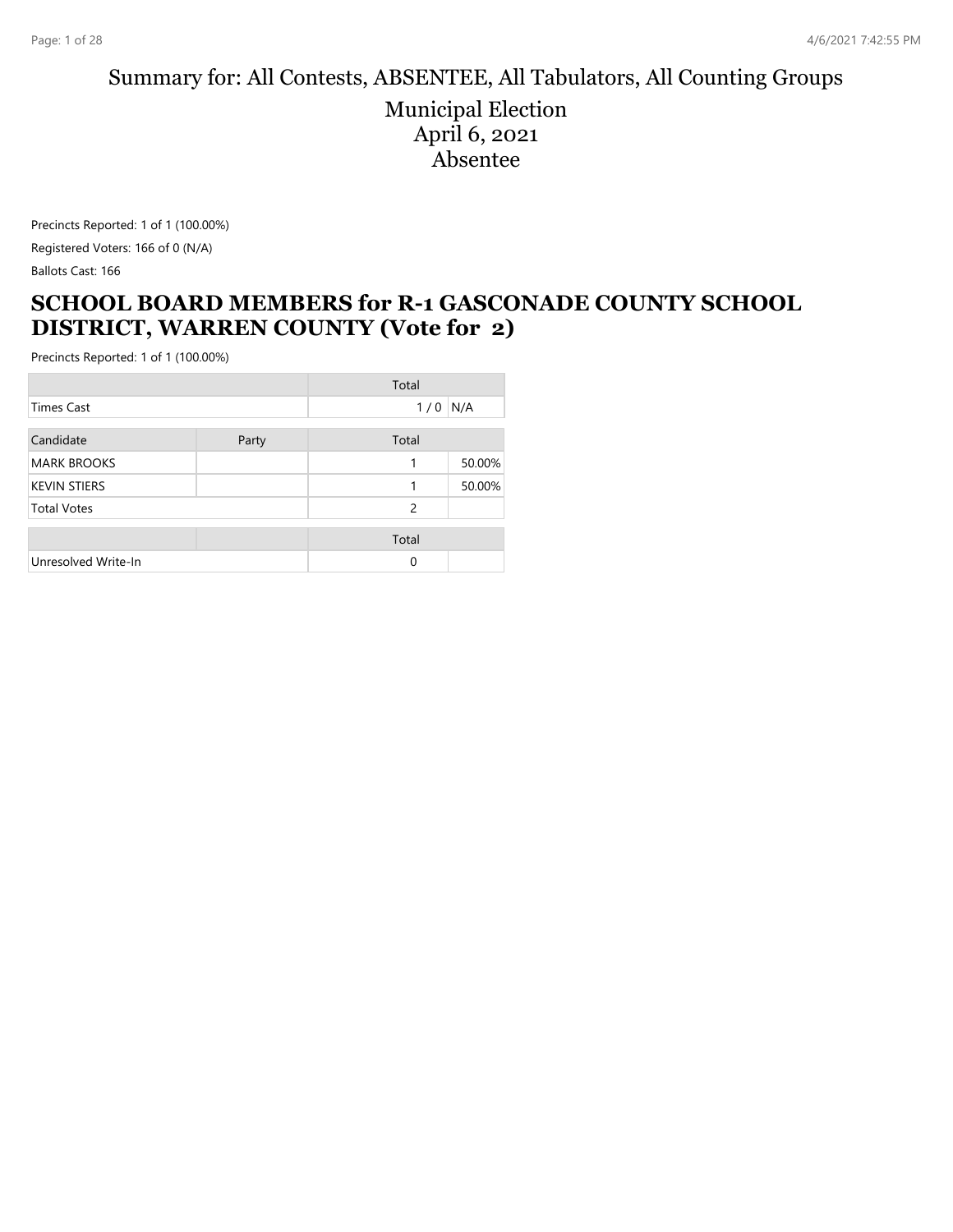#### **SCHOOL BOARD MEMBERS for R-3 WARREN COUNTY SCHOOL DISTRICT, WARREN COUNTY (Vote for 2)**

|                      |       | Total |        |
|----------------------|-------|-------|--------|
| <b>Times Cast</b>    |       | 128/0 | N/A    |
| Candidate            | Party | Total |        |
| <b>JOHN CLINGER</b>  |       | 61    | 27.98% |
| JEFFREY SCHNEIDER    |       | 82    | 37.61% |
| <b>DEANNA ZWYERS</b> |       | 75    | 34.40% |
| <b>Total Votes</b>   |       | 218   |        |
|                      |       | Total |        |
| Unresolved Write-In  |       |       |        |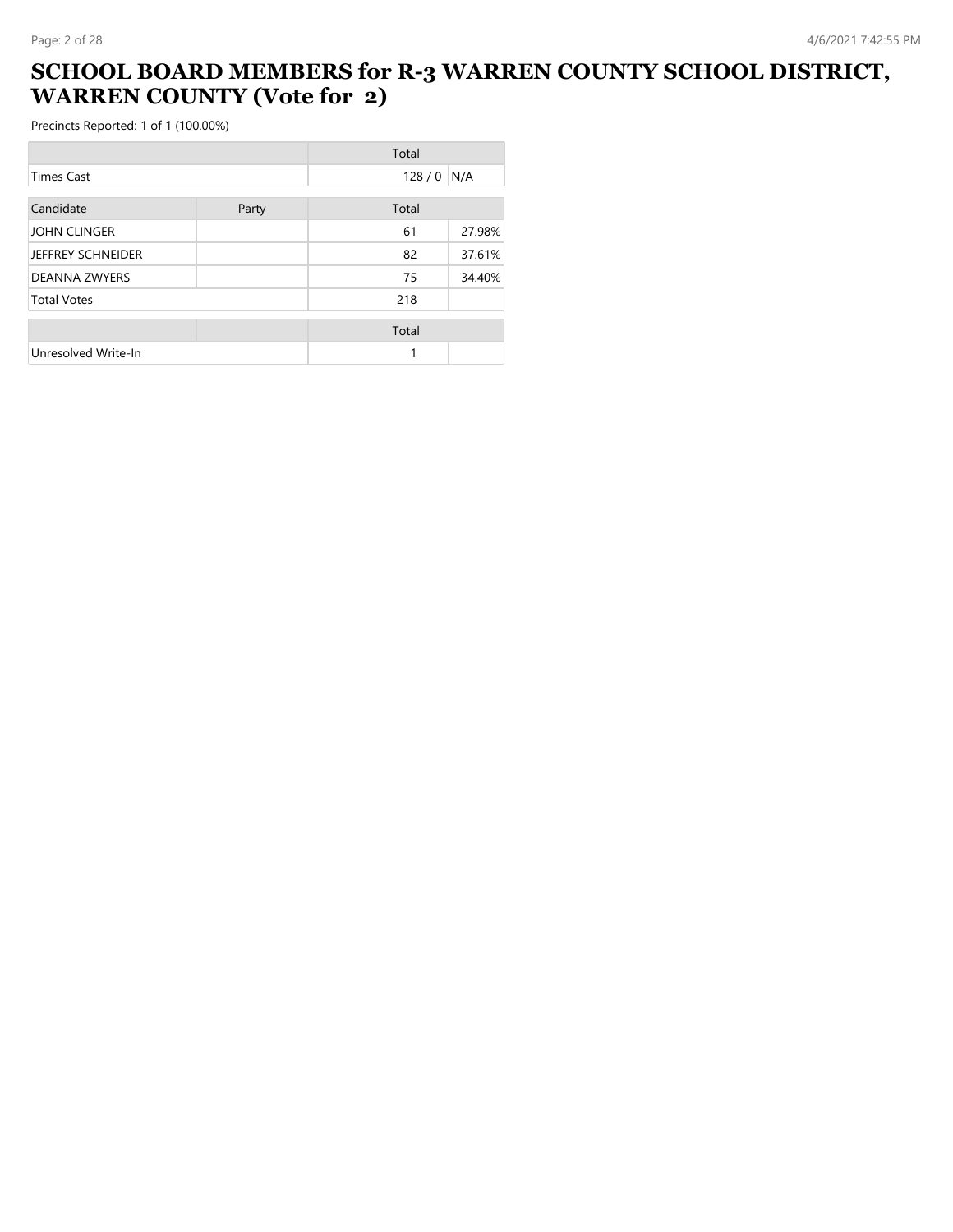## **SCHOOL BOARD MEMBERS for WASHINGTON SCHOOL DISTRICT, WARREN COUNTY (Vote for 2)**

-

|                           |       | Total         |        |
|---------------------------|-------|---------------|--------|
| <b>Times Cast</b>         |       | 9/0           | N/A    |
| Candidate                 | Party | Total         |        |
| <b>KEVIN L. BLACKBURN</b> |       | 9             | 52.94% |
| <b>JOHN FREITAG</b>       |       | $\mathcal{P}$ | 11.76% |
| SPENCER J. NOTHUM         |       | 6             | 35.29% |
| <b>Total Votes</b>        |       | 17            |        |
|                           |       | Total         |        |
| Unresolved Write-In       |       | 0             |        |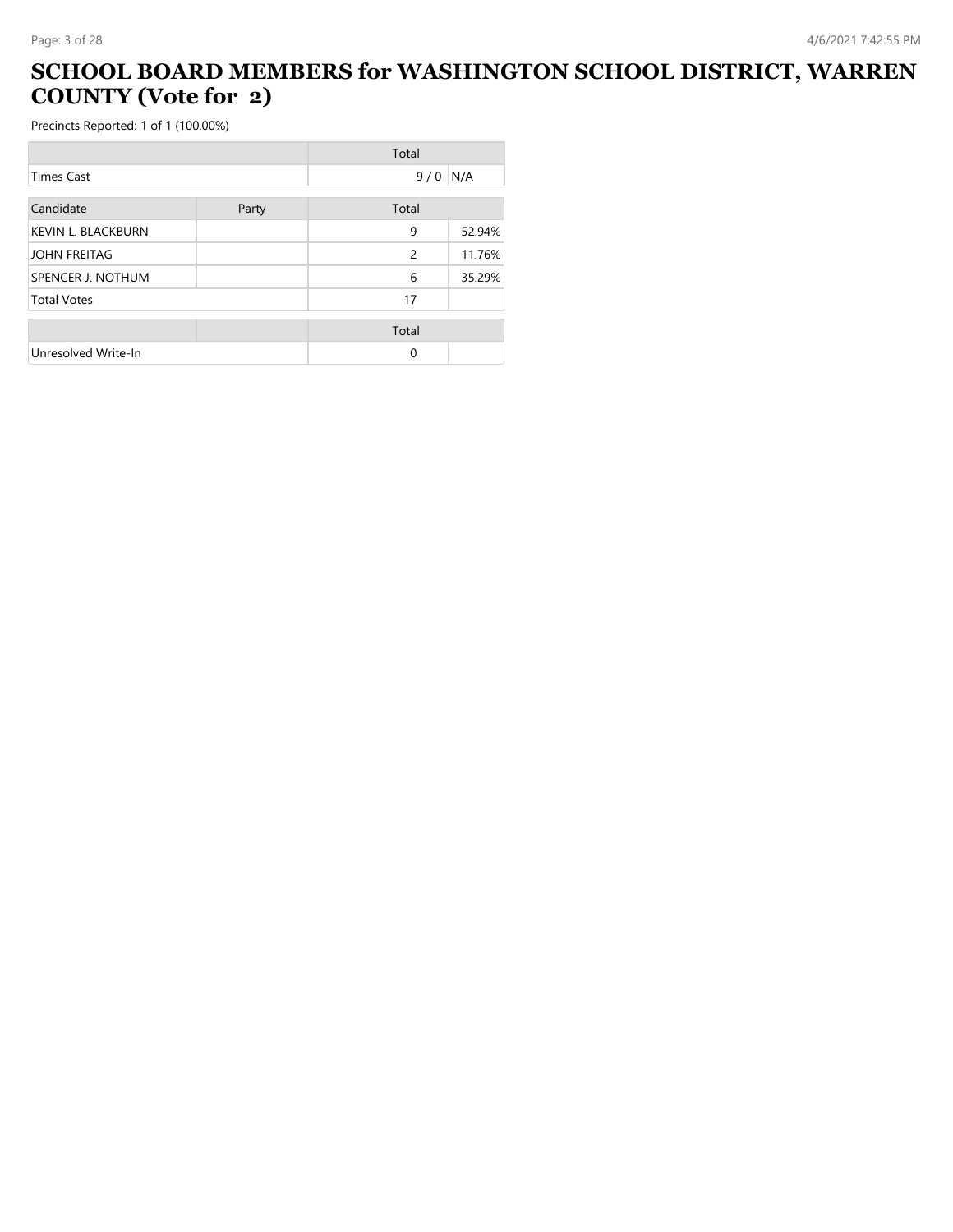#### **SCHOOL BOARD MEMBERS for R-3 LINCOLN COUNTY SCHOOL DISTRICT, WARREN COUNTY (Vote for 2)**

|                        |       | Total        |     |
|------------------------|-------|--------------|-----|
| <b>Times Cast</b>      |       | 0/0          | N/A |
| Candidate              | Party | Total        |     |
| <b>RON MILLS</b>       |       | $\mathbf{0}$ | N/A |
| <b>KELSEY S. FLYNN</b> |       | $\Omega$     | N/A |
| RACHEL BRODT-DUNARD    |       | $\Omega$     | N/A |
| <b>DOYLE JUSTUS</b>    |       | $\Omega$     | N/A |
| <b>Total Votes</b>     |       | $\Omega$     |     |
|                        |       | Total        |     |
| Unresolved Write-In    |       | $\Omega$     |     |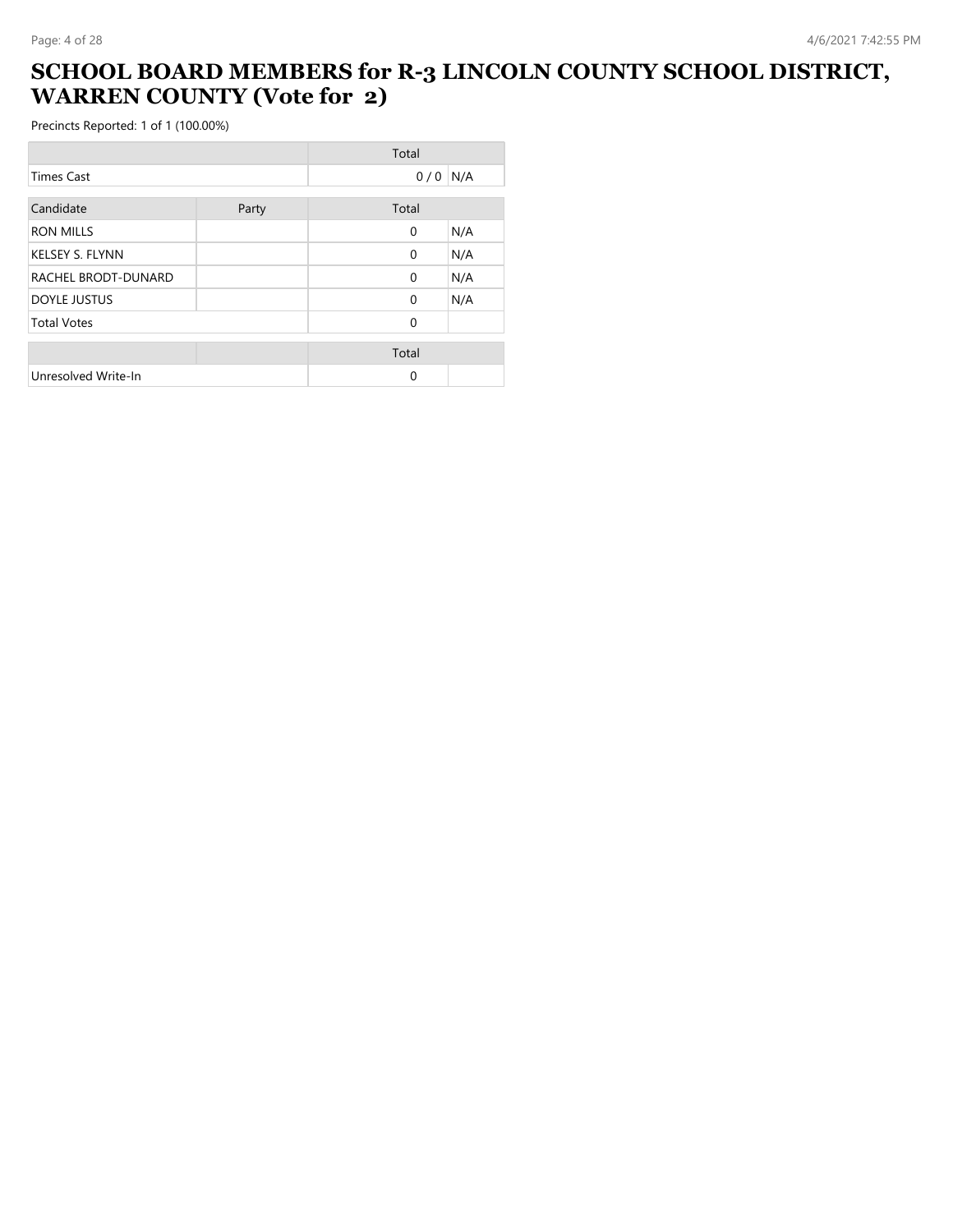#### **SCHOOL PROPOSITION for R-3 LINCOLN COUNTY SCHOOL DISTRICT, WARREN COUNTY (Vote for 1)**

|                     |       | Total       |     |
|---------------------|-------|-------------|-----|
| Times Cast          |       | 0/0         | N/A |
| Candidate           | Party | Total       |     |
| <b>YES</b>          |       | $\mathbf 0$ | N/A |
| <b>NO</b>           |       | $\mathbf 0$ | N/A |
| <b>Total Votes</b>  |       | $\Omega$    |     |
|                     |       | Total       |     |
| Unresolved Write-In |       | $\mathbf 0$ |     |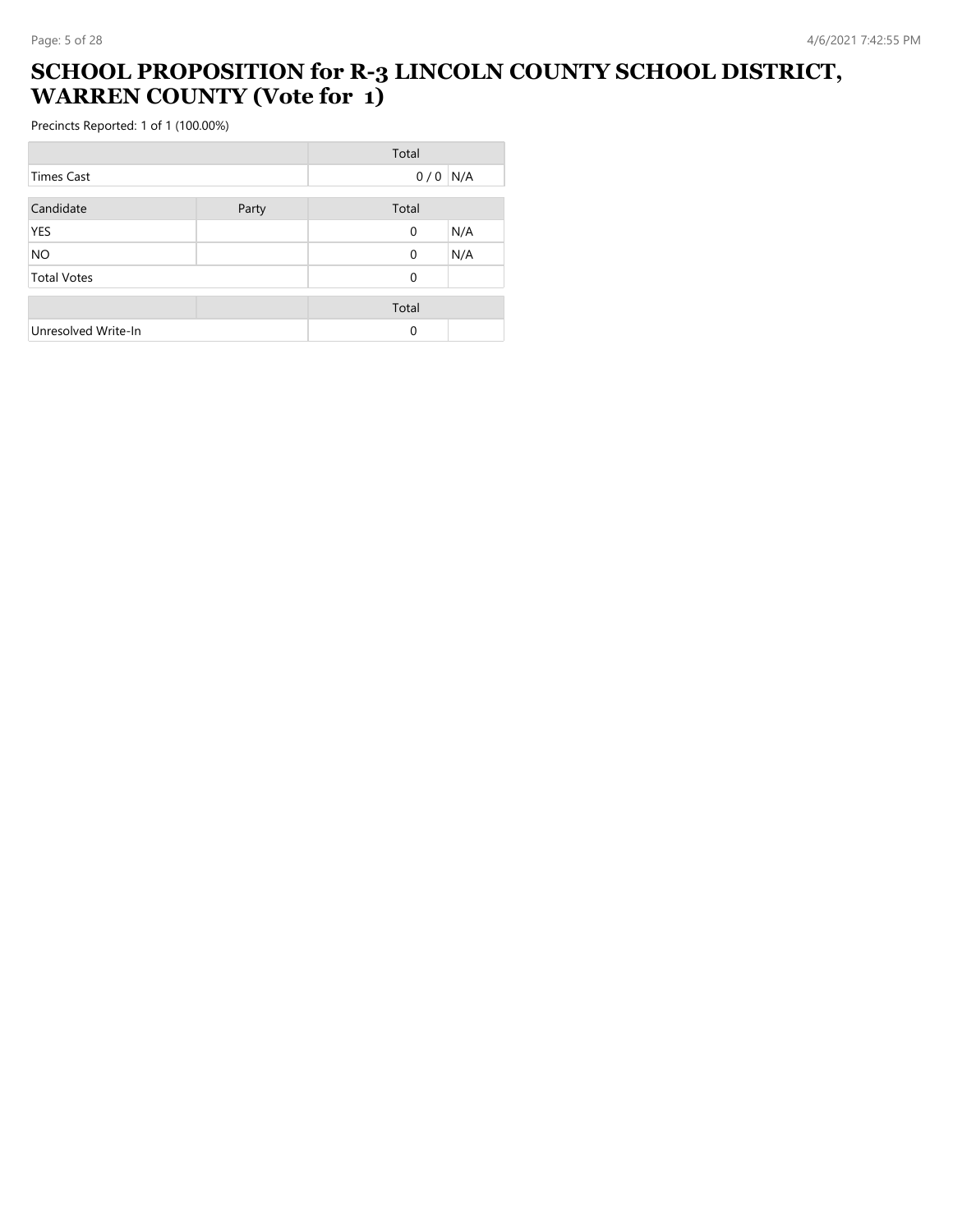## **MAYOR for CITY OF FORISTELL, WARREN COUNTY (Vote for 1)**

|                       |       | Total |         |
|-----------------------|-------|-------|---------|
| Times Cast            |       | 1/0   | N/A     |
| Candidate             | Party | Total |         |
| <b>JOSEPH GOATLEY</b> |       | 1     | 100.00% |
| <b>Total Votes</b>    |       |       |         |
|                       |       | Total |         |
| Unresolved Write-In   |       | 0     |         |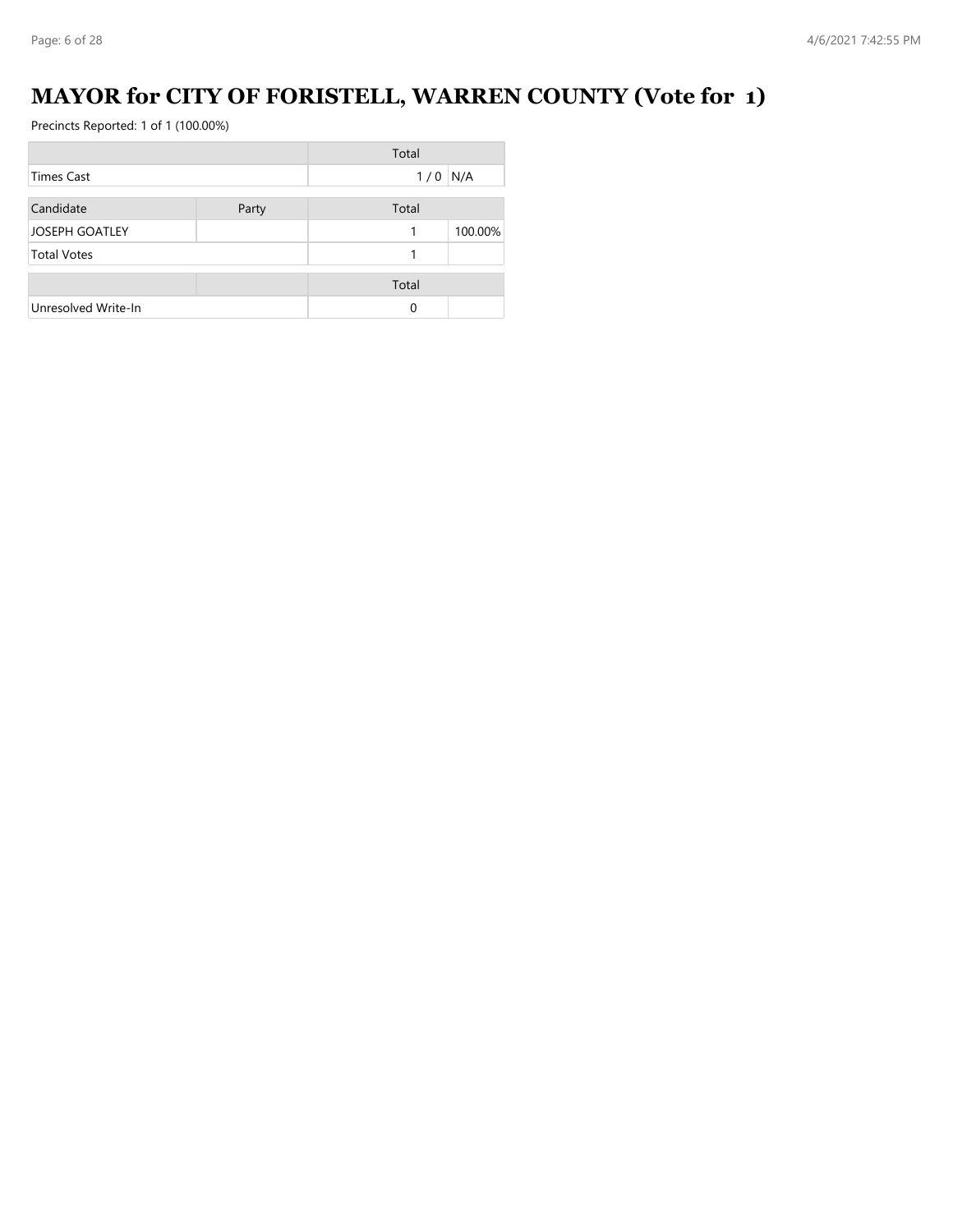## **MAYOR for CITY OF MARTHASVILLE, WARREN COUNTY (Vote for 1)**

|                     |       | Total     |        |
|---------------------|-------|-----------|--------|
| Times Cast          |       | $5/0$ N/A |        |
| Candidate           | Party | Total     |        |
| DAVID LANGE         |       | 2         | 40.00% |
| EUGENE JENKINS      |       | 3         | 60.00% |
| <b>Total Votes</b>  |       | 5         |        |
|                     |       | Total     |        |
| Unresolved Write-In |       | $\Omega$  |        |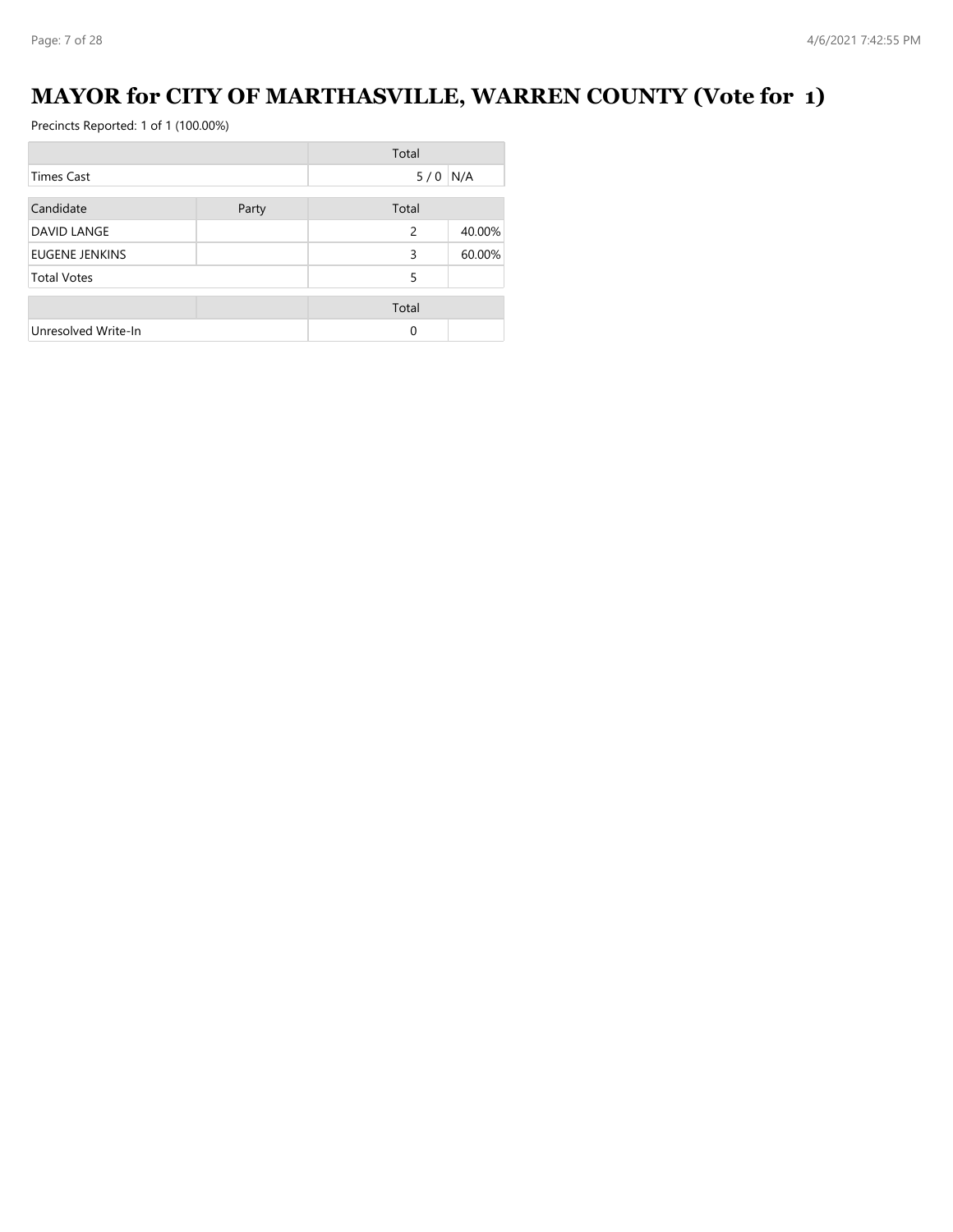## **MAYOR for CITY OF TRUESDALE, WARREN COUNTY (Vote for 1)**

|                     |       | Total |         |
|---------------------|-------|-------|---------|
| Times Cast          |       | 4/0   | N/A     |
| Candidate           | Party | Total |         |
| <b>CHRIS WATSON</b> |       | 4     | 100.00% |
| <b>Total Votes</b>  |       | 4     |         |
|                     |       | Total |         |
| Unresolved Write-In |       | 0     |         |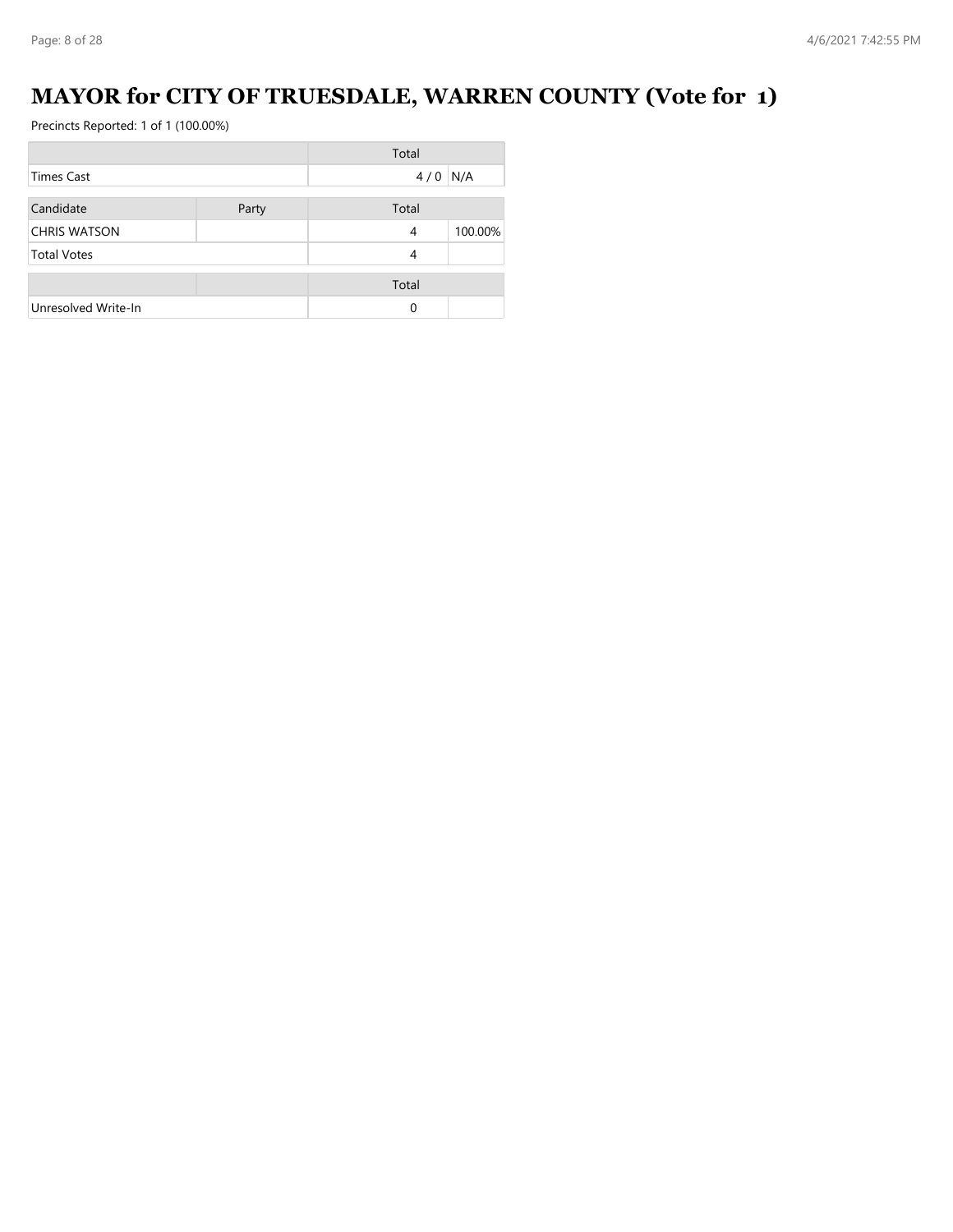## **MAYOR for CITY OF WARRENTON, WARREN COUNTY (Vote for 1)**

|                       |       | Total    |        |
|-----------------------|-------|----------|--------|
| Times Cast            |       | 60/0     | N/A    |
| Candidate             | Party | Total    |        |
| <b>ERIC SCHLEUTER</b> |       | 37       | 63.79% |
| SHERYL CULLOM         |       | 21       | 36.21% |
| <b>Total Votes</b>    |       | 58       |        |
|                       |       | Total    |        |
| Unresolved Write-In   |       | $\Omega$ |        |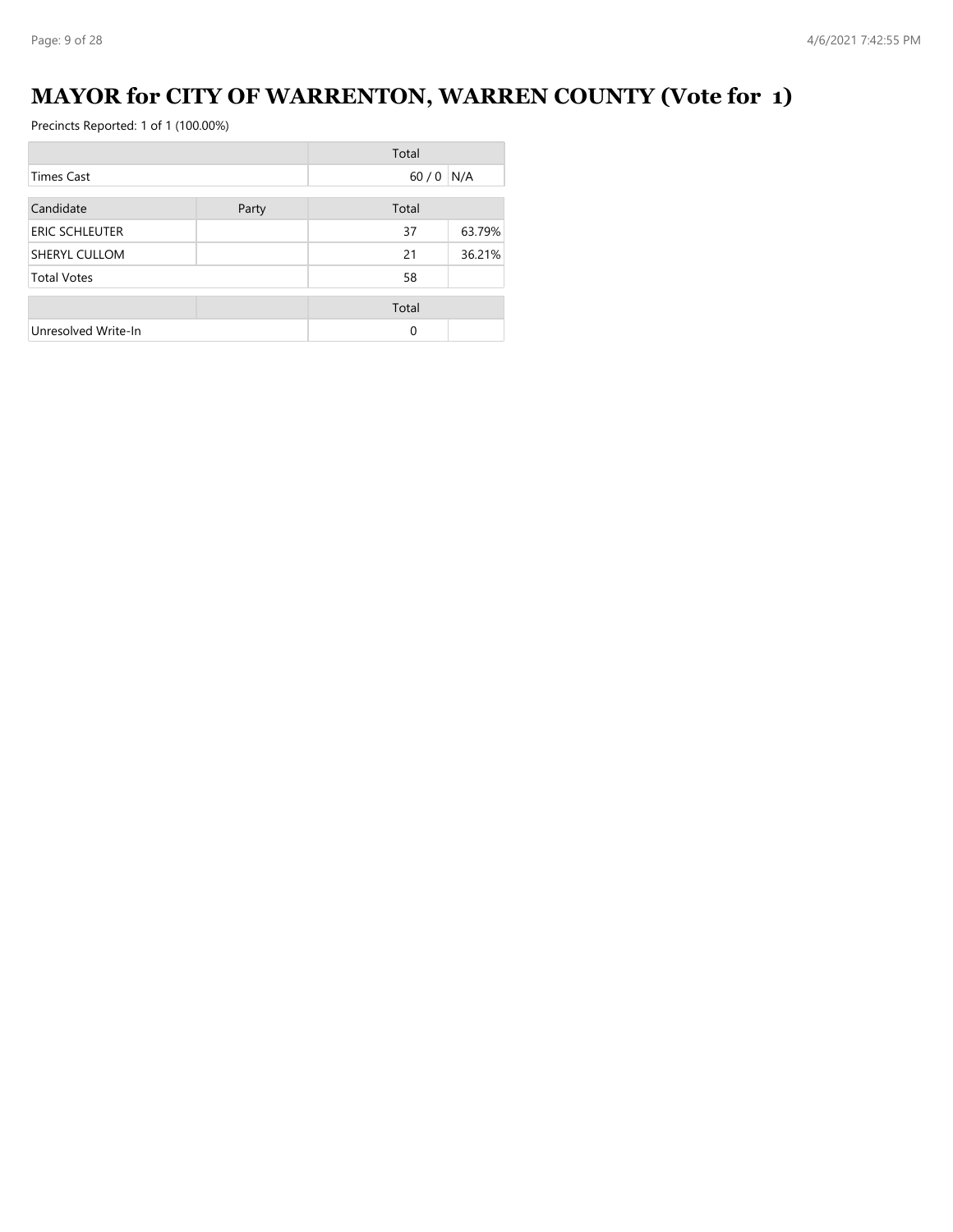### **ALDERMAN AT-LARGE for CITY OF TRUESDALE, WARREN COUNTY (Vote for 2)**

|                     |       | Total |        |
|---------------------|-------|-------|--------|
| Times Cast          |       | 4/0   | N/A    |
| Candidate           | Party | Total |        |
| <b>JERRY CANNON</b> |       | 4     | 50.00% |
| <b>ROBERT GREEN</b> |       | 4     | 50.00% |
| <b>Total Votes</b>  |       | 8     |        |
|                     |       | Total |        |
| Unresolved Write-In |       | 0     |        |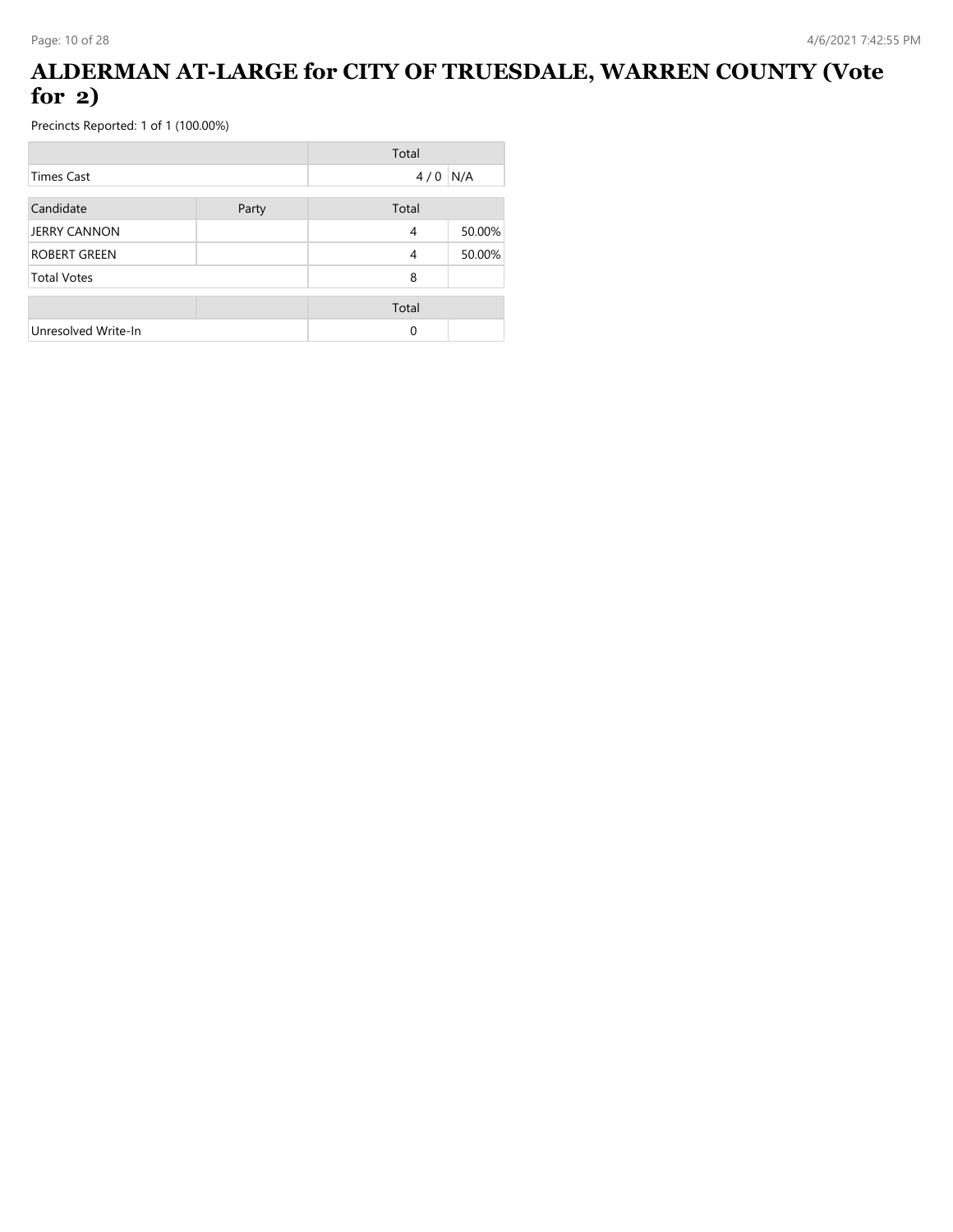### **ALDERMAN for CITY OF FORISTELL WARD ONE, WARREN COUNTY (Vote for 1)**

|                     |       | Total     |  |
|---------------------|-------|-----------|--|
| Times Cast          |       | $0/0$ N/A |  |
|                     |       |           |  |
| Candidate           | Party | Total     |  |
| <b>Total Votes</b>  |       | 0         |  |
|                     |       |           |  |
|                     |       | Total     |  |
| Unresolved Write-In |       | 0         |  |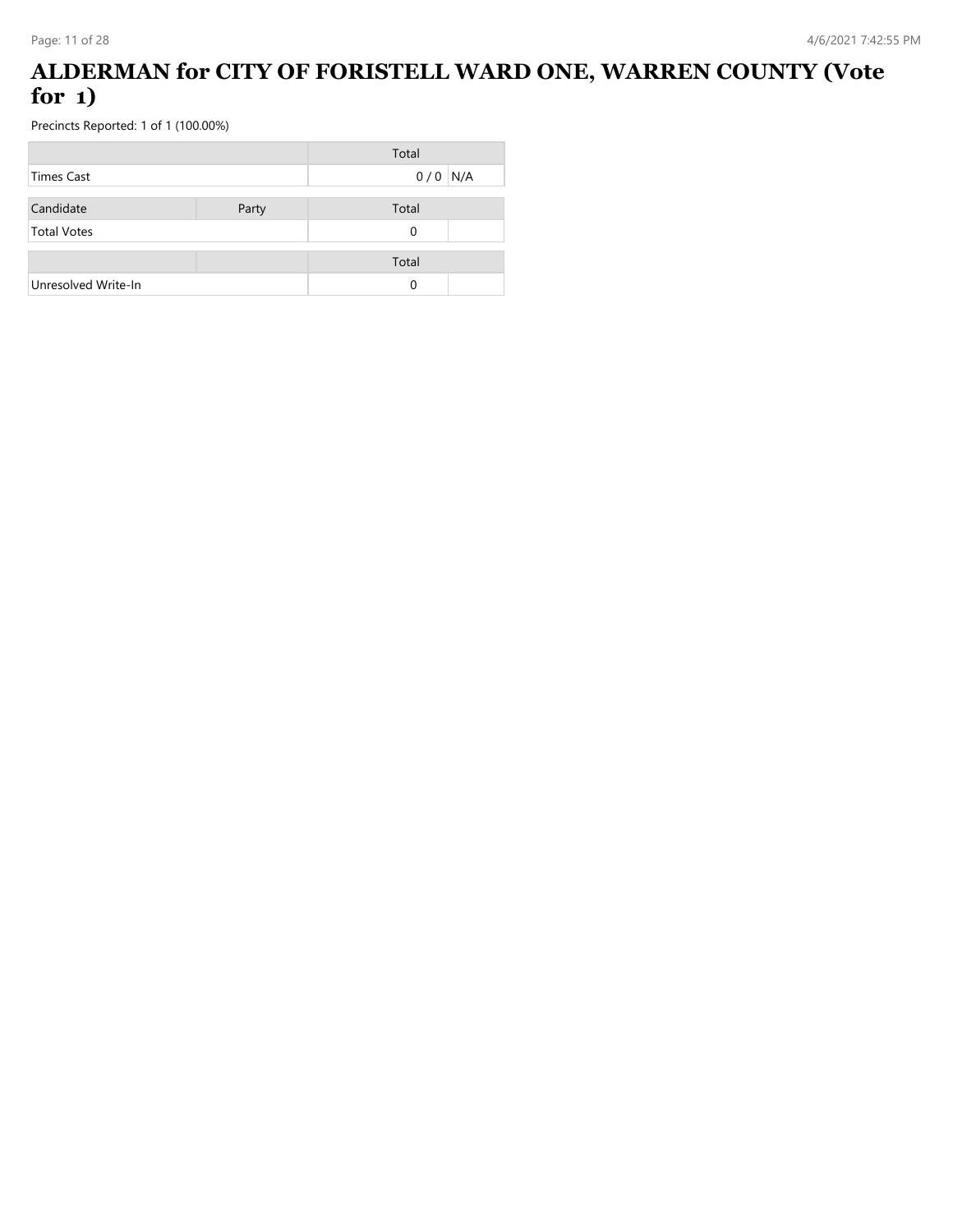### **ALDERMAN for CITY OF FORISTELL WARD TWO, WARREN COUNTY (Vote for 1)**

|                     |       | Total |         |
|---------------------|-------|-------|---------|
| <b>Times Cast</b>   |       | 1/0   | N/A     |
| Candidate           | Party | Total |         |
| <b>GLENN KEEVEN</b> |       | 1     | 100.00% |
| <b>Total Votes</b>  |       |       |         |
|                     |       | Total |         |
| Unresolved Write-In |       | 0     |         |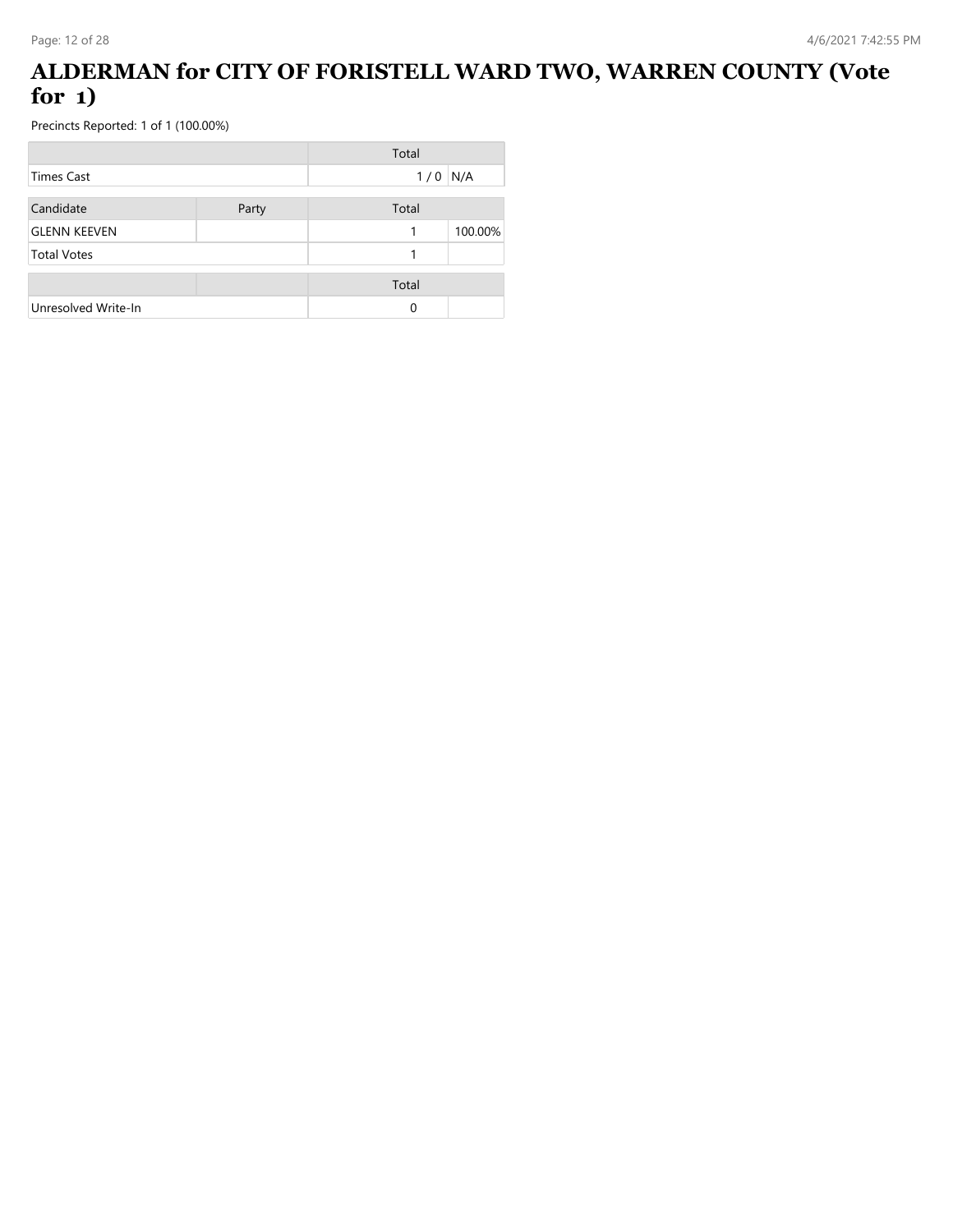#### **ALDERMAN for CITY OF MARTHASVILLE EAST WARD, WARREN COUNTY (Vote for 1)**

|                        |       | Total    |         |
|------------------------|-------|----------|---------|
| <b>Times Cast</b>      |       | 1/0      | N/A     |
| Candidate              | Party | Total    |         |
| <b>DANIEL GRAFRATH</b> |       |          | 100.00% |
| <b>Total Votes</b>     |       |          |         |
|                        |       | Total    |         |
| Unresolved Write-In    |       | $\Omega$ |         |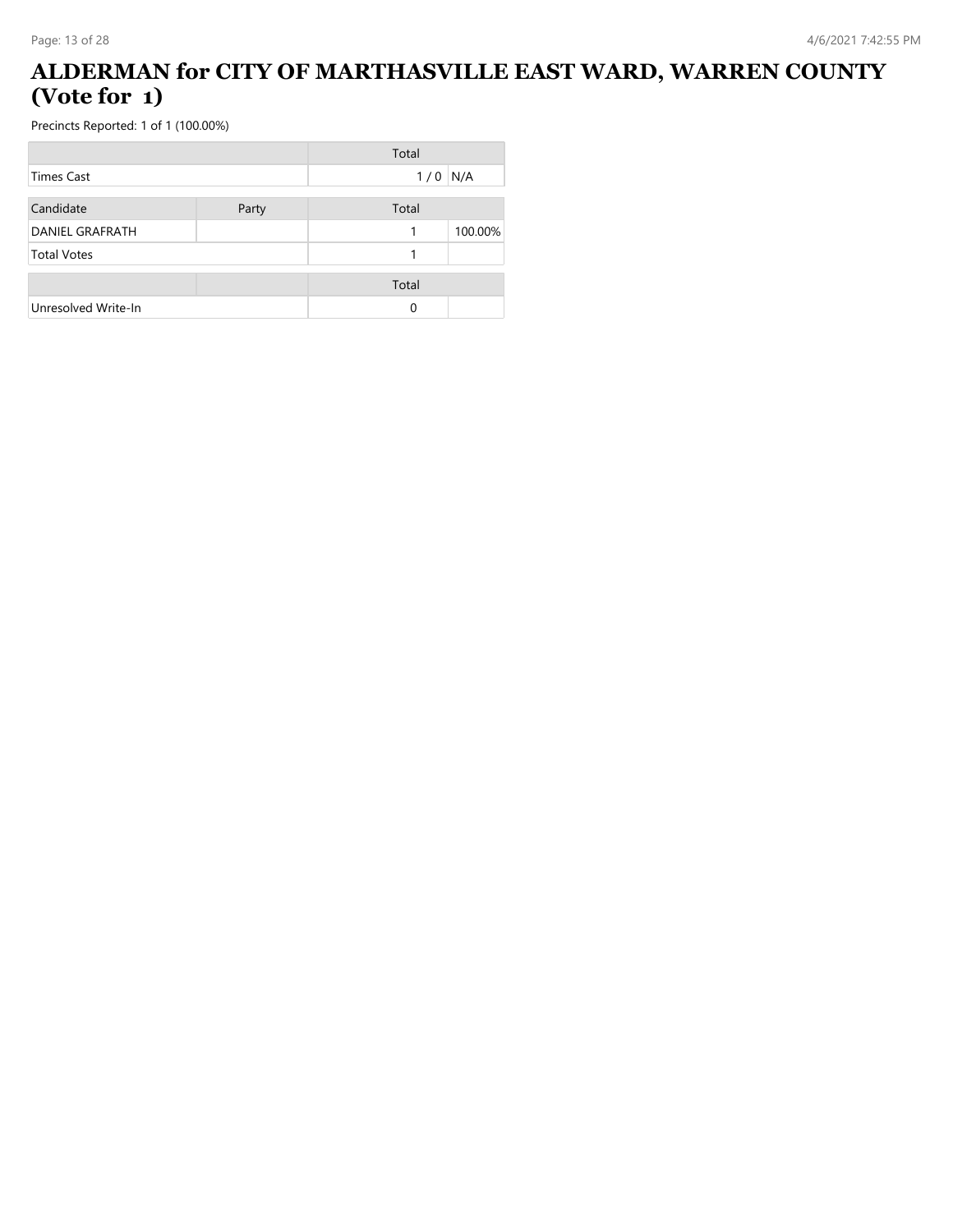## **ALDERMAN for CITY OF MARTHASVILLE SOUTHWEST WARD, WARREN COUNTY (Vote for 1)**

i.

|                     |       | Total |         |
|---------------------|-------|-------|---------|
| <b>Times Cast</b>   |       | 4/0   | N/A     |
| Candidate           | Party | Total |         |
| <b>LEO MEYER</b>    |       | 4     | 100.00% |
| <b>Total Votes</b>  |       | 4     |         |
|                     |       | Total |         |
| Unresolved Write-In |       | 0     |         |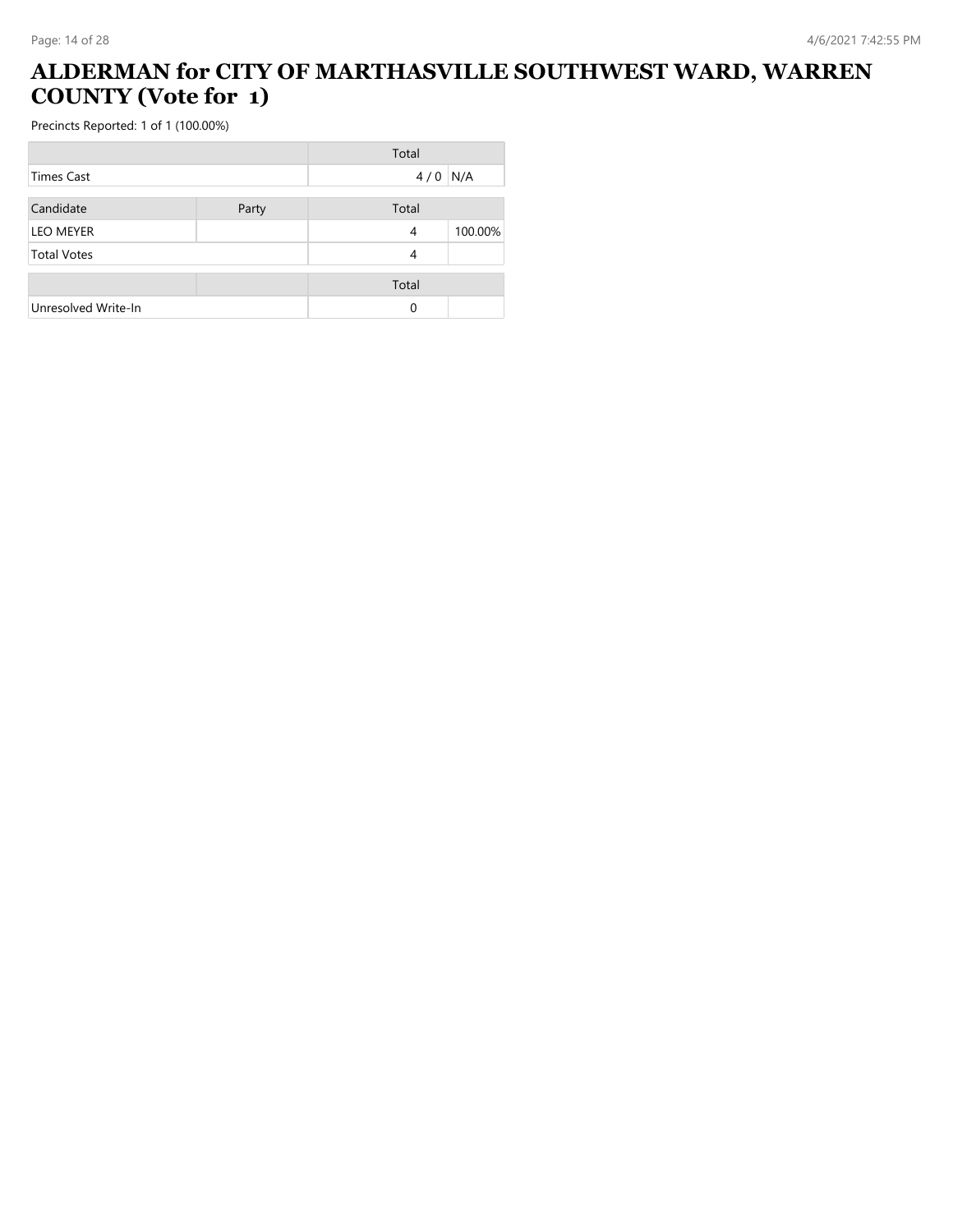### **ALDERMAN for CITY OF WARRENTON WARD ONE, WARREN COUNTY (Vote for 1)**

|                           |       | Total          |        |
|---------------------------|-------|----------------|--------|
| <b>Times Cast</b>         |       | 17/0           | N/A    |
| Candidate                 | Party | Total          |        |
| <b>JOSHUA POORE</b>       |       | 1              | 7.14%  |
| <b>CHRISTINE JASECKAS</b> |       | 3              | 21.43% |
| <b>LARRY CORDER</b>       |       | 8              | 57.14% |
| <b>MARK ANDERT</b>        |       | $\overline{c}$ | 14.29% |
| <b>Total Votes</b>        |       | 14             |        |
|                           |       | Total          |        |
| Unresolved Write-In       |       | $\Omega$       |        |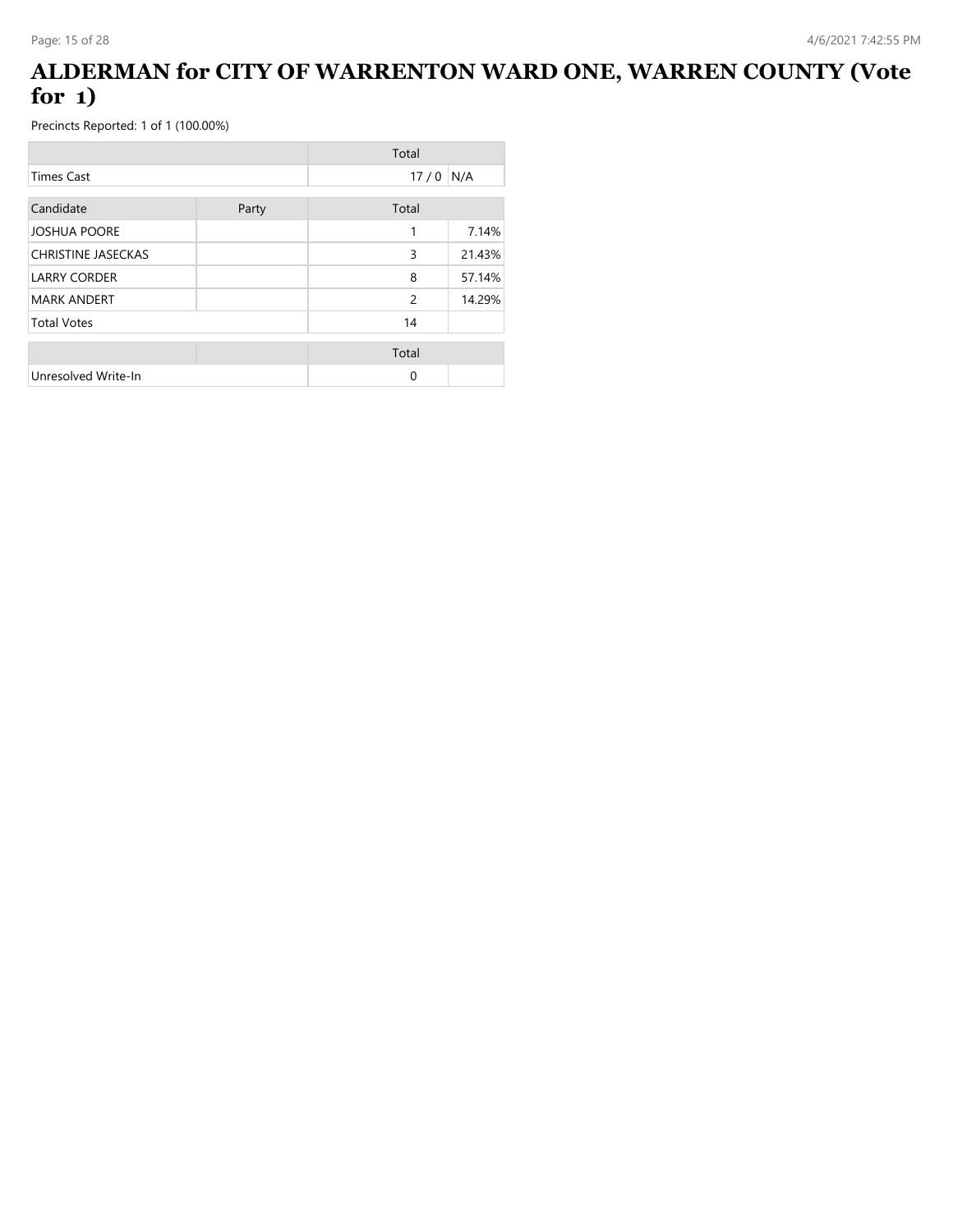### **ALDERMAN for CITY OF WARRENTON WARD TWO, WARREN COUNTY (Vote for 1)**

|                      |       | Total |        |
|----------------------|-------|-------|--------|
| Times Cast           |       | 29/0  | N/A    |
| Candidate            | Party | Total |        |
| <b>STEVEN CULLOM</b> |       | 12    | 50.00% |
| <b>GARY L AUCH</b>   |       | 12    | 50.00% |
| <b>Total Votes</b>   |       | 24    |        |
|                      |       | Total |        |
| Unresolved Write-In  |       | 0     |        |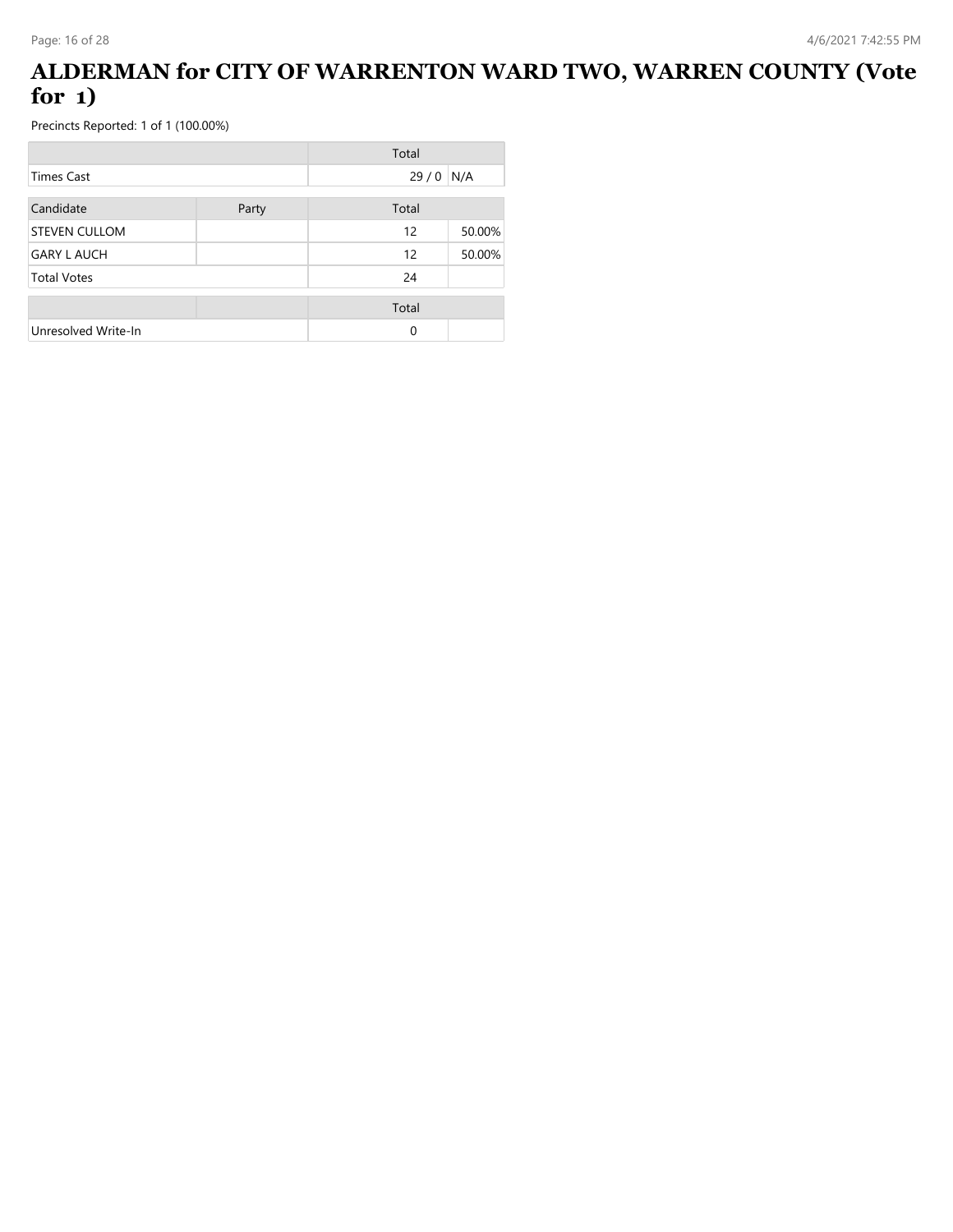### **ALDERMAN for CITY OF WARRENTON WARD THREE, WARREN COUNTY (Vote for 1)**

|                     |       | Total |        |
|---------------------|-------|-------|--------|
| Times Cast          |       | 14/0  | N/A    |
| Candidate           | Party | Total |        |
| <b>GARY MILLER</b>  |       | 9     | 64.29% |
| JEFF JASPERING      |       | 5     | 35.71% |
| <b>Total Votes</b>  |       | 14    |        |
|                     |       | Total |        |
| Unresolved Write-In |       | 0     |        |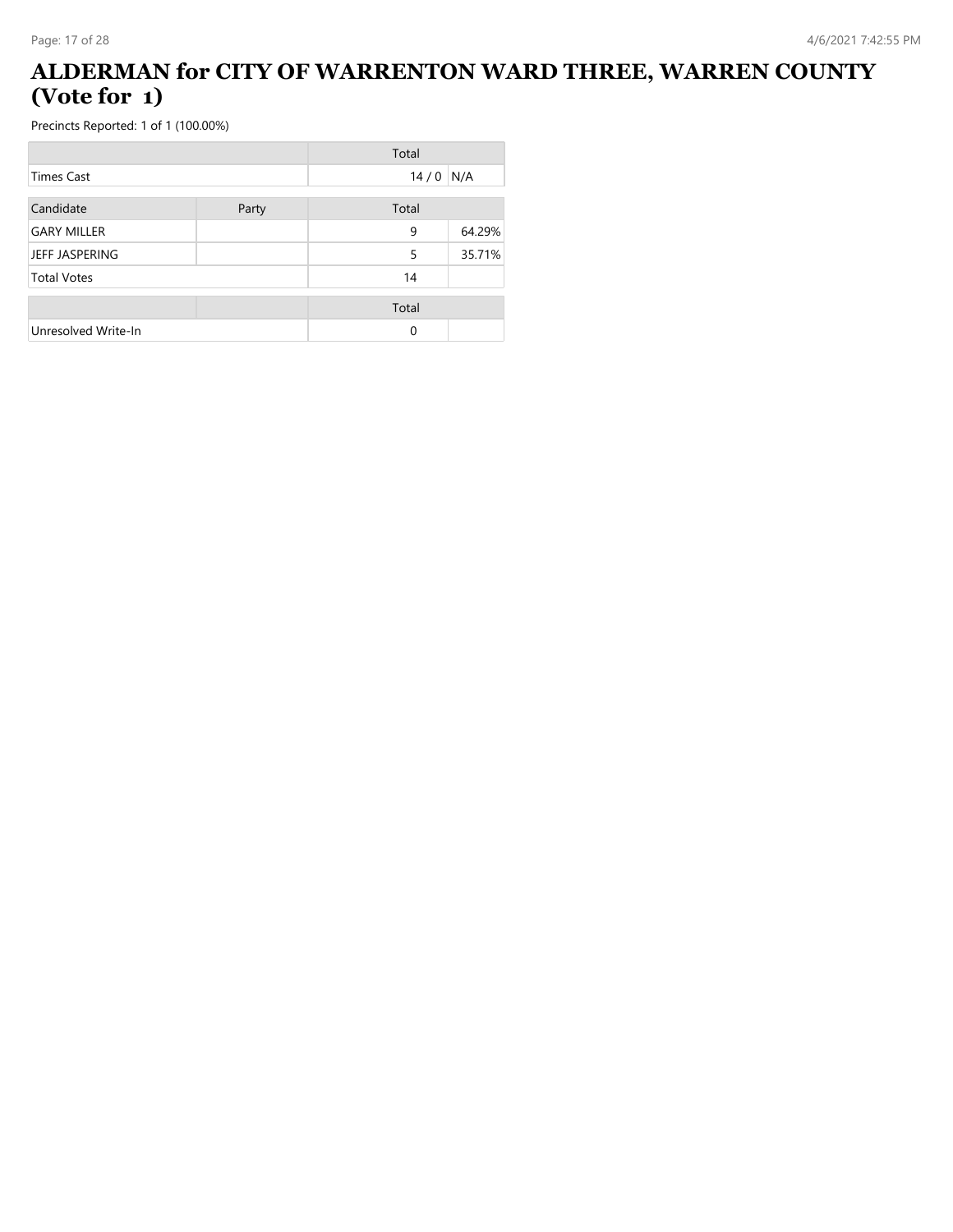#### **ALDERMAN for CITY OF WRIGHT CITY WARD 1, WARREN COUNTY (Vote for 1)**

|                        |       | Total    |        |
|------------------------|-------|----------|--------|
| Times Cast             |       | 8/0      | N/A    |
| Candidate              | Party | Total    |        |
| <b>KERRY LAMBRIGHT</b> |       | 0        | 0.00%  |
| <b>DON ANDREWS</b>     |       | 6        | 85.71% |
| ROBERT HAMLIN          |       | 1        | 14.29% |
| <b>Total Votes</b>     |       | 7        |        |
|                        |       | Total    |        |
| Unresolved Write-In    |       | $\Omega$ |        |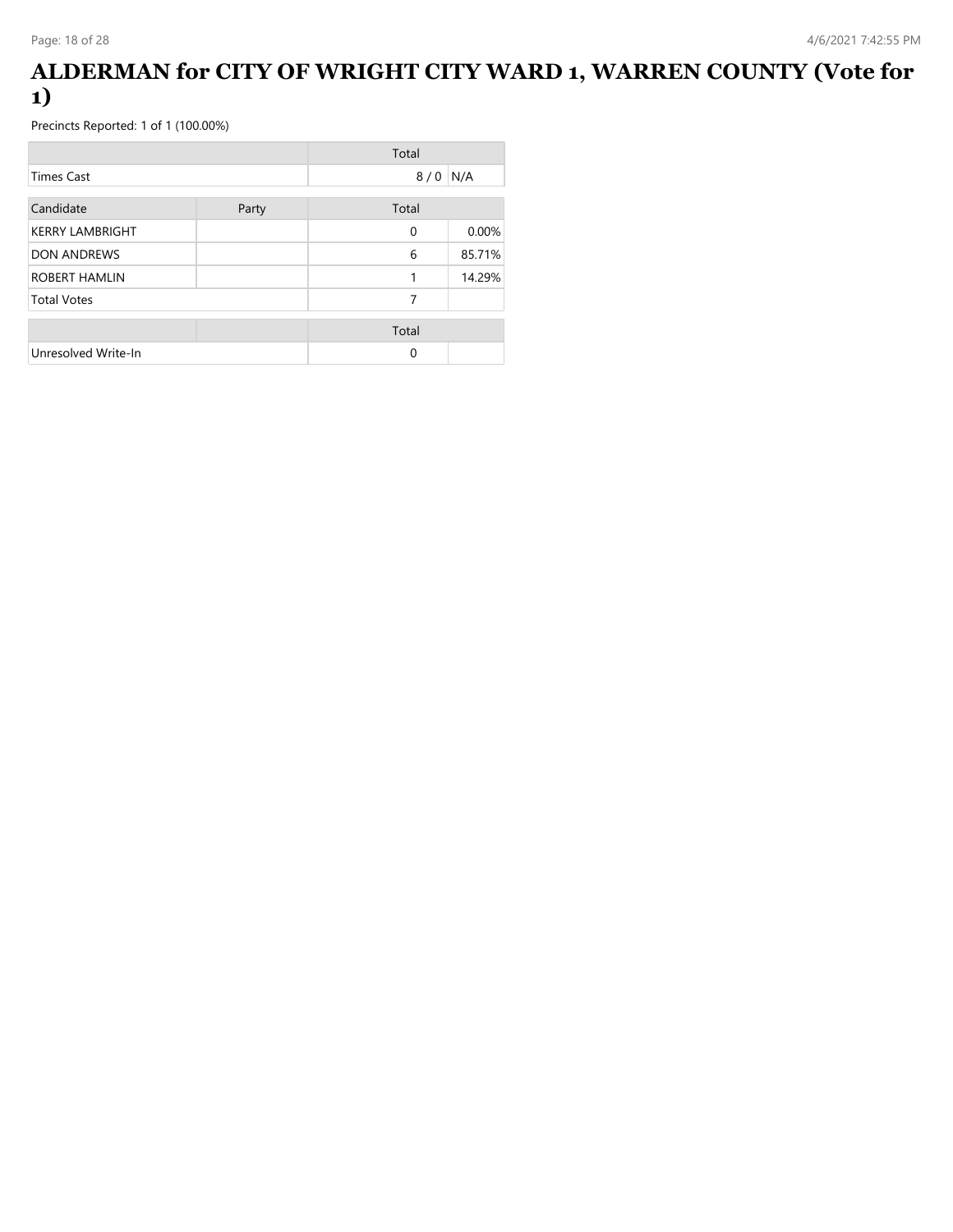### **ALDERMAN for CITY OF WRIGHT CITY WARD 2, WARREN COUNTY (Vote for 1)**

|                     |       | Total         |         |
|---------------------|-------|---------------|---------|
| <b>Times Cast</b>   |       | $2/0$ N/A     |         |
| Candidate           | Party | Total         |         |
| <b>NATHAN ROHR</b>  |       | 2             | 100.00% |
| <b>Total Votes</b>  |       | $\mathcal{P}$ |         |
|                     |       | Total         |         |
| Unresolved Write-In |       | 0             |         |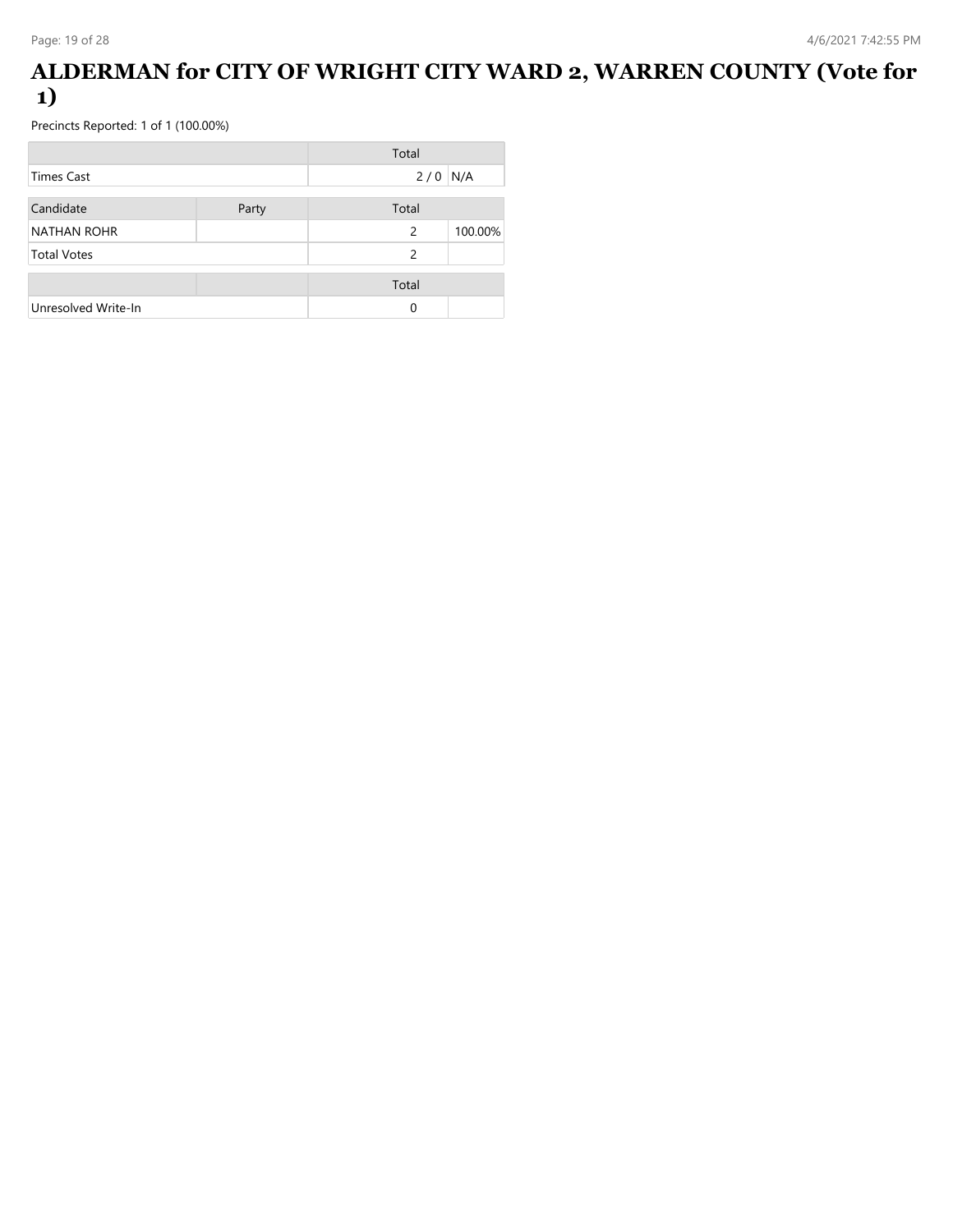### **CITY PROPOSITION for CITY OF MARTHASVILLE, WARREN COUNTY (Vote for 1)**

|                     |       | Total |        |
|---------------------|-------|-------|--------|
| <b>Times Cast</b>   |       | 5/0   | N/A    |
| Candidate           | Party | Total |        |
| YES                 |       | 3     | 60.00% |
| <b>NO</b>           |       | 2     | 40.00% |
| <b>Total Votes</b>  |       | 5     |        |
|                     |       | Total |        |
| Unresolved Write-In |       | 0     |        |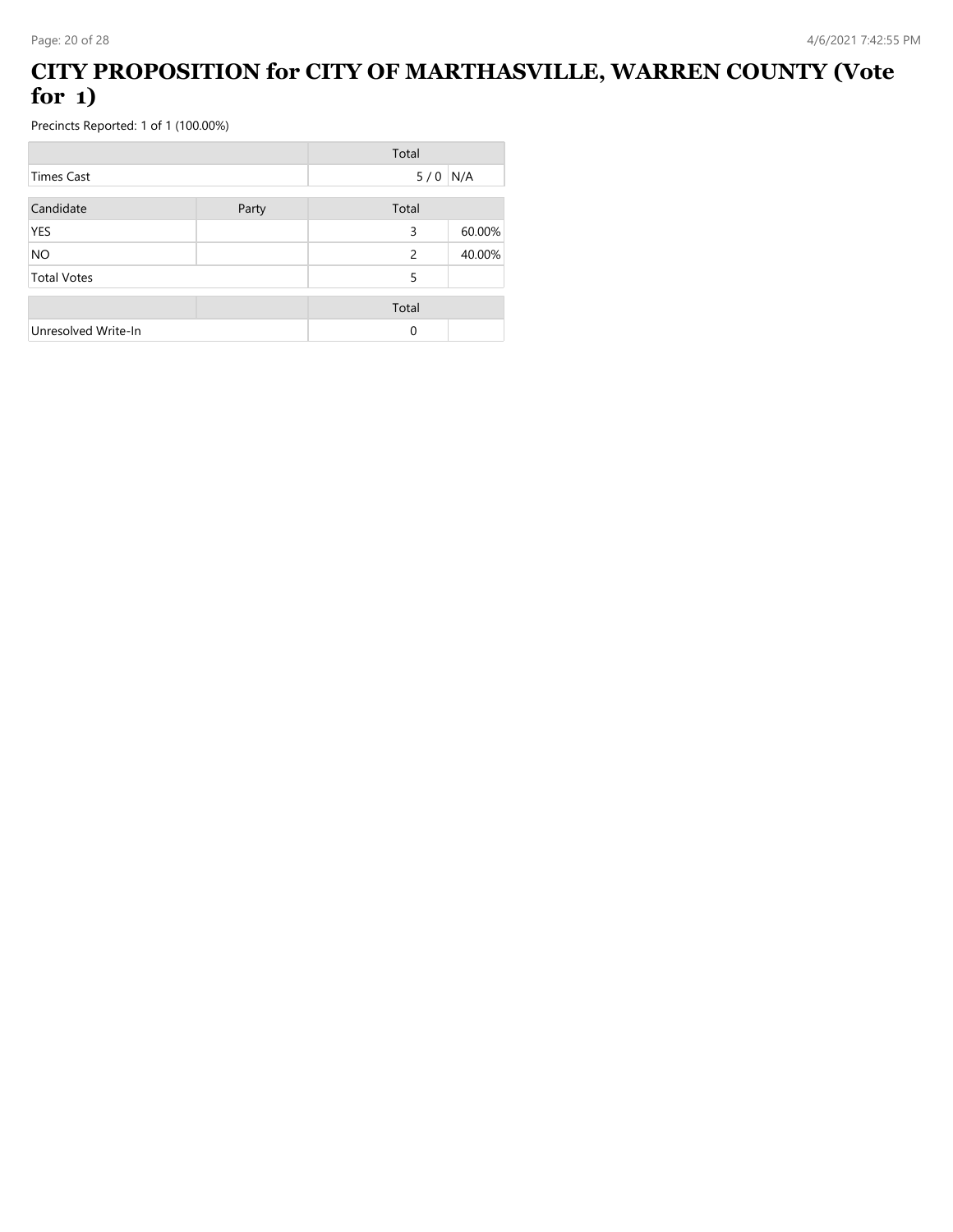## **TRUSTEES for VILLAGE OF INNSBROOK, WARREN COUNTY (Vote for 3)**

|                     |       | Total |        |
|---------------------|-------|-------|--------|
| <b>Times Cast</b>   |       | 5/0   | N/A    |
| Candidate           | Party | Total |        |
| <b>JEFF THOMSEN</b> |       | 4     | 30.77% |
| <b>TRISH DUNN</b>   |       | 5     | 38.46% |
| <b>DAN REUTER</b>   |       | 4     | 30.77% |
| <b>Total Votes</b>  |       | 13    |        |
|                     |       | Total |        |
| Unresolved Write-In |       | 0     |        |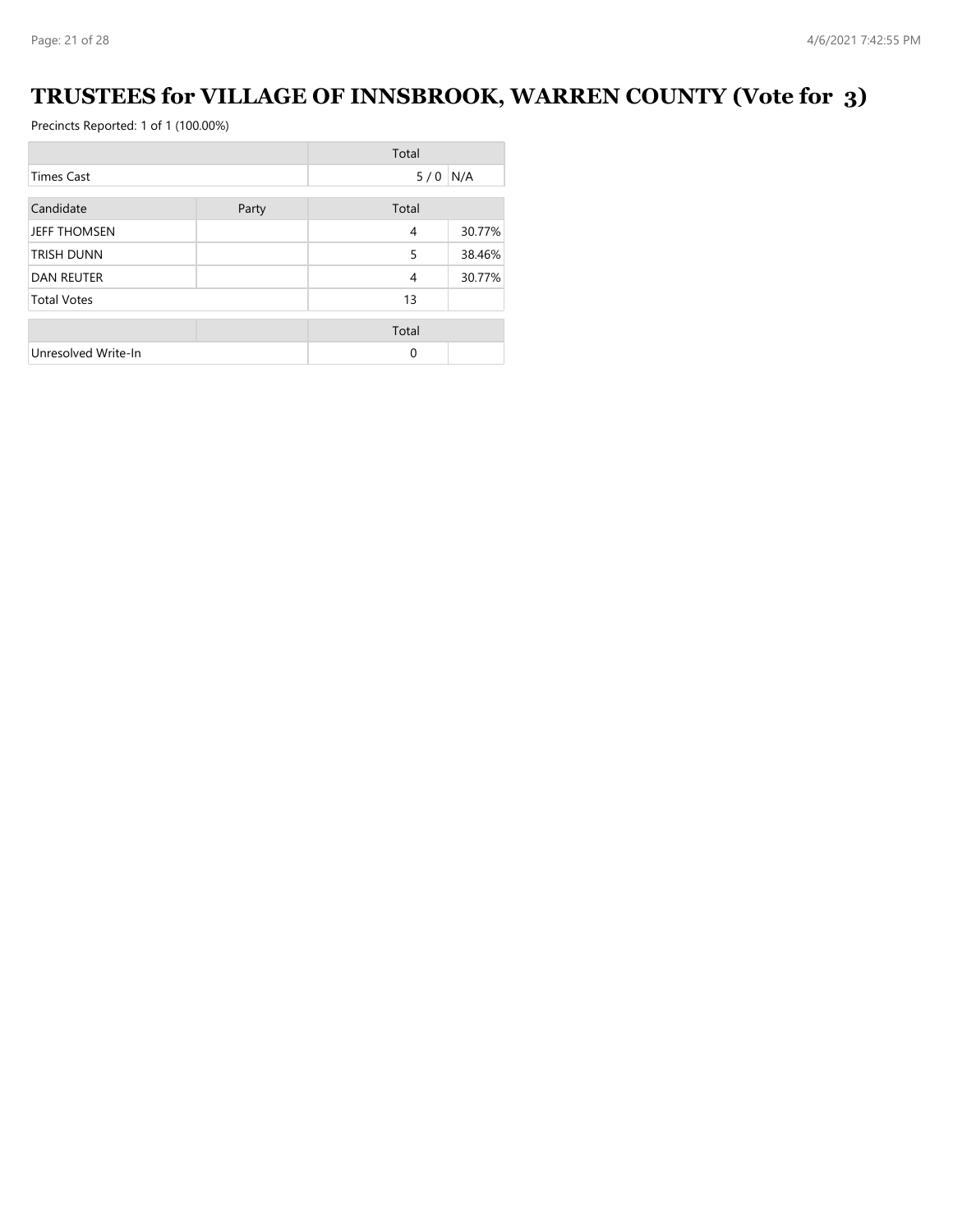### **VILLAGE QUESTION for VILLAGE OF INNSBROOK, WARREN COUNTY (Vote for 1)**

|                     |       | Total |        |
|---------------------|-------|-------|--------|
| <b>Times Cast</b>   |       | 5/0   | N/A    |
| Candidate           | Party | Total |        |
| YES                 |       | 4     | 80.00% |
| <b>NO</b>           |       | 1     | 20.00% |
| <b>Total Votes</b>  |       | 5     |        |
|                     |       | Total |        |
| Unresolved Write-In |       | 0     |        |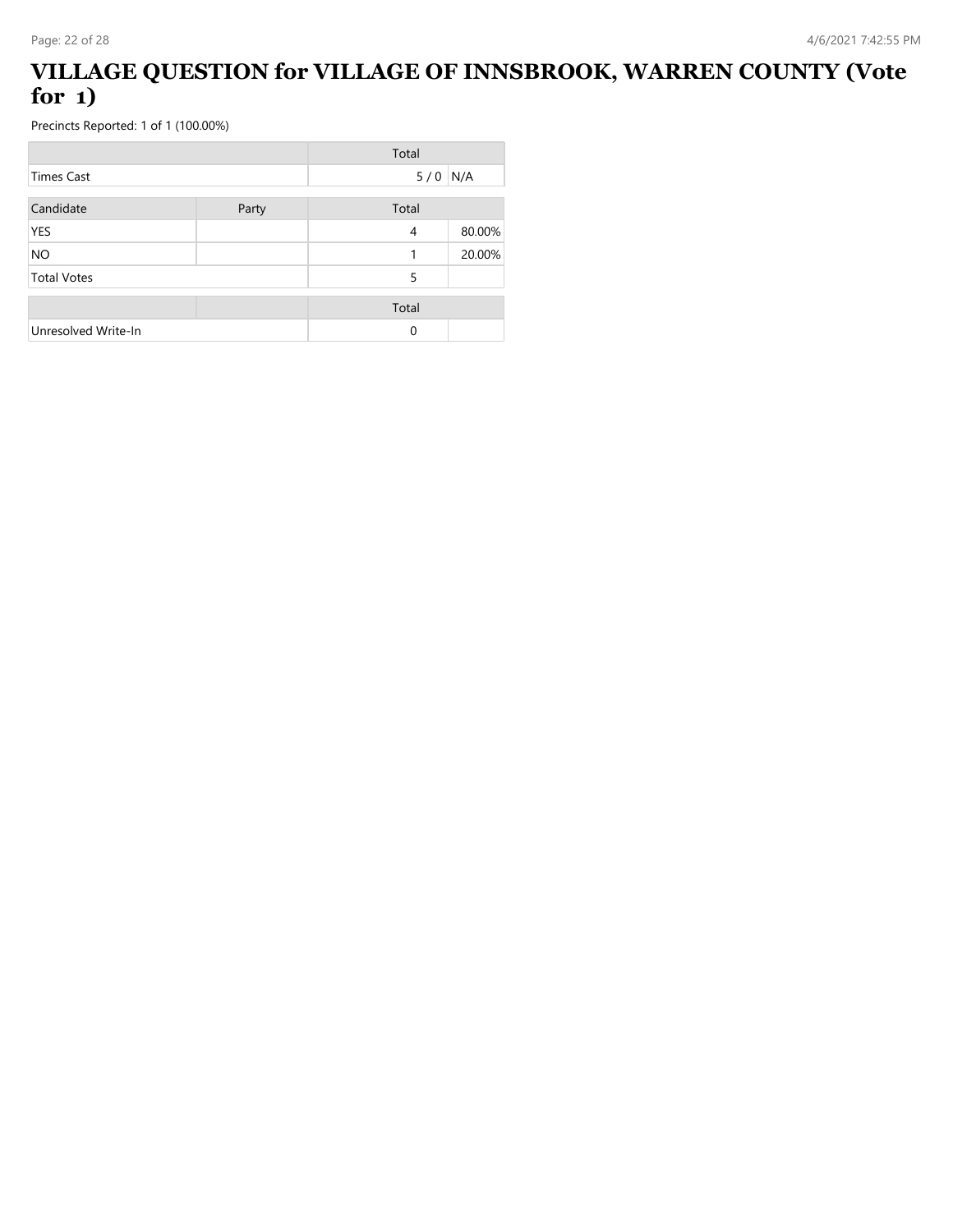## **TRUSTEES for VILLAGE OF PENDLETON, WARREN COUNTY (Vote for 3)**

|                     |       | Total     |  |
|---------------------|-------|-----------|--|
| Times Cast          |       | $0/0$ N/A |  |
|                     |       |           |  |
| Candidate           | Party | Total     |  |
| <b>Total Votes</b>  |       | 0         |  |
|                     |       |           |  |
|                     |       | Total     |  |
| Unresolved Write-In |       | 0         |  |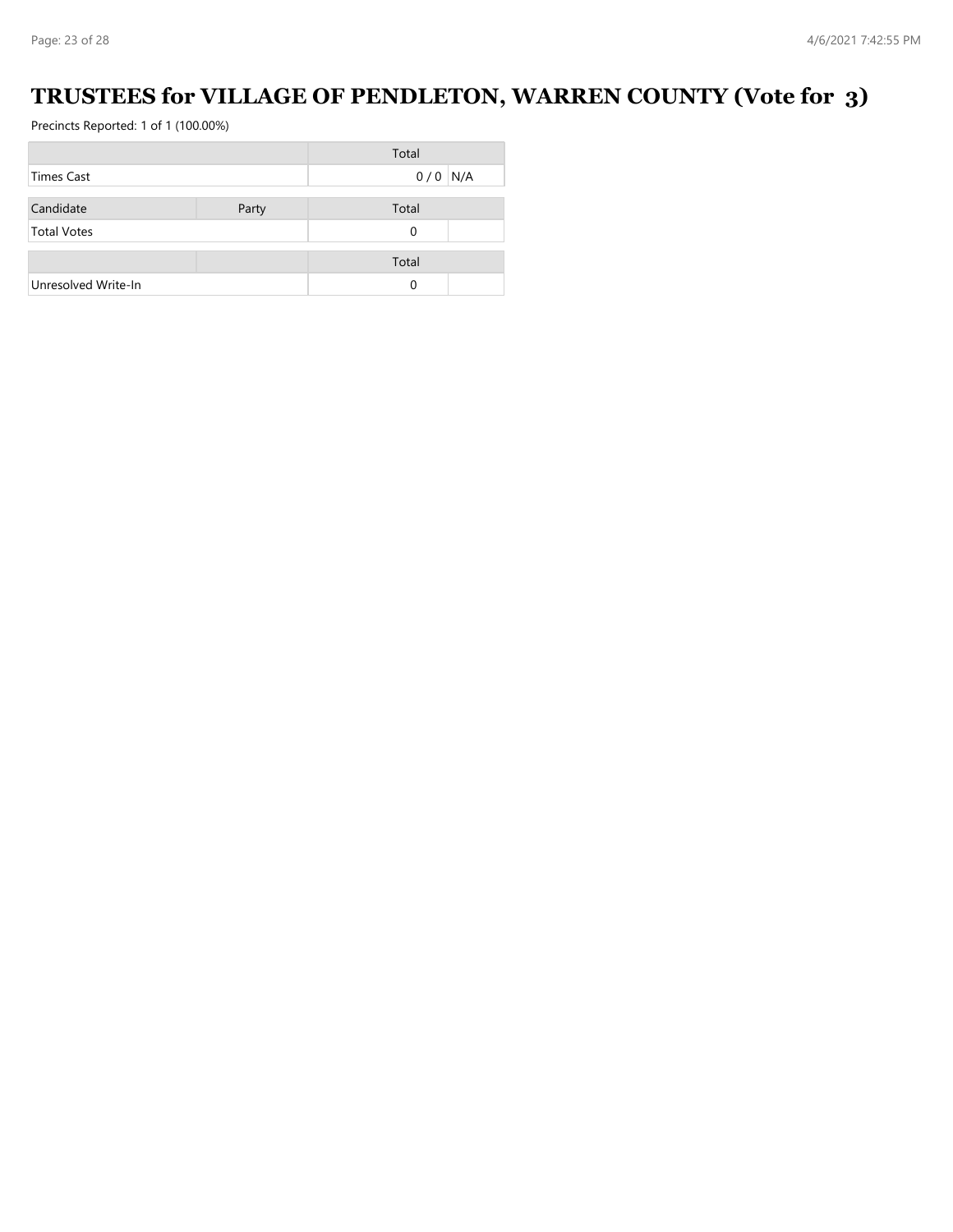#### **BOARD OF DIRECTORS for PUBLIC WATER SUPPLY DISTRICT NO. 2 SUBDISTRICT #3 OF ST. CHARLES COUNTY, WARREN COUNTY (Vote for 1)**

|                         |       | Total |        |
|-------------------------|-------|-------|--------|
| Times Cast              |       | 29/0  | N/A    |
| Candidate               | Party | Total |        |
| <b>JOHN COOK</b>        |       | 3     | 13.64% |
| <b>KRISTIAN HAMMOND</b> |       | 19    | 86.36% |
| <b>Total Votes</b>      |       | 22    |        |
|                         |       | Total |        |
| Unresolved Write-In     |       | 0     |        |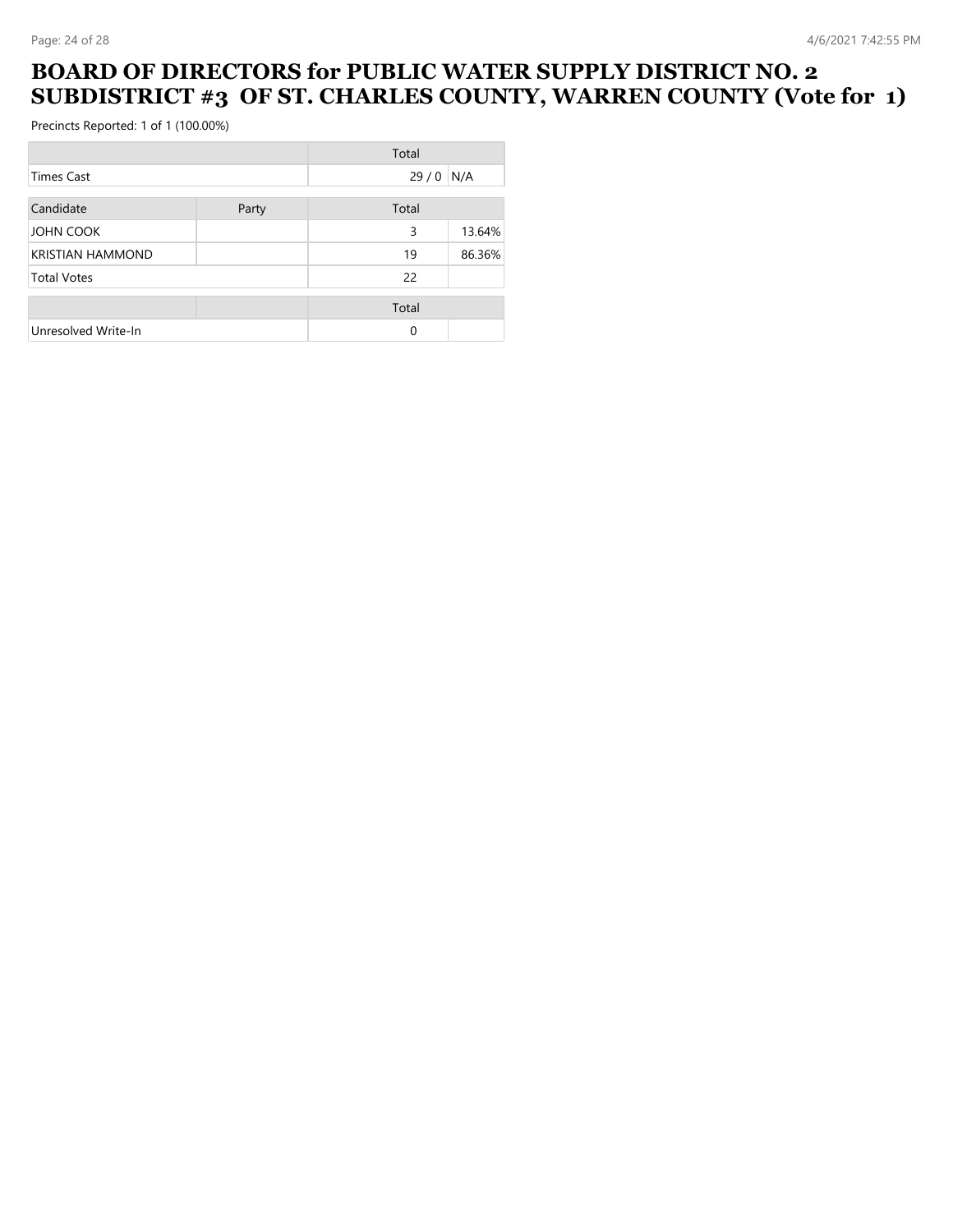### **BOARD OF DIRECTORS for WARRENTON FIRE PROTECTION DISTRICT, WARREN COUNTY (Vote for 2)**

|                       |                 | Total         |        |
|-----------------------|-----------------|---------------|--------|
| <b>Times Cast</b>     |                 | 121/0         | N/A    |
| Candidate             | Party           | Total         |        |
| <b>STACEY BLONDIN</b> |                 | 85            | 56.67% |
| <b>JIM SHARP</b>      |                 | 65            | 43.33% |
| <b>Total Votes</b>    |                 | 150           |        |
|                       |                 | Total         |        |
| Denise Stotler        | <b>WRITE-IN</b> | $\mathbf 0$   | 0.00%  |
| Unresolved Write-In   |                 | $\mathcal{P}$ |        |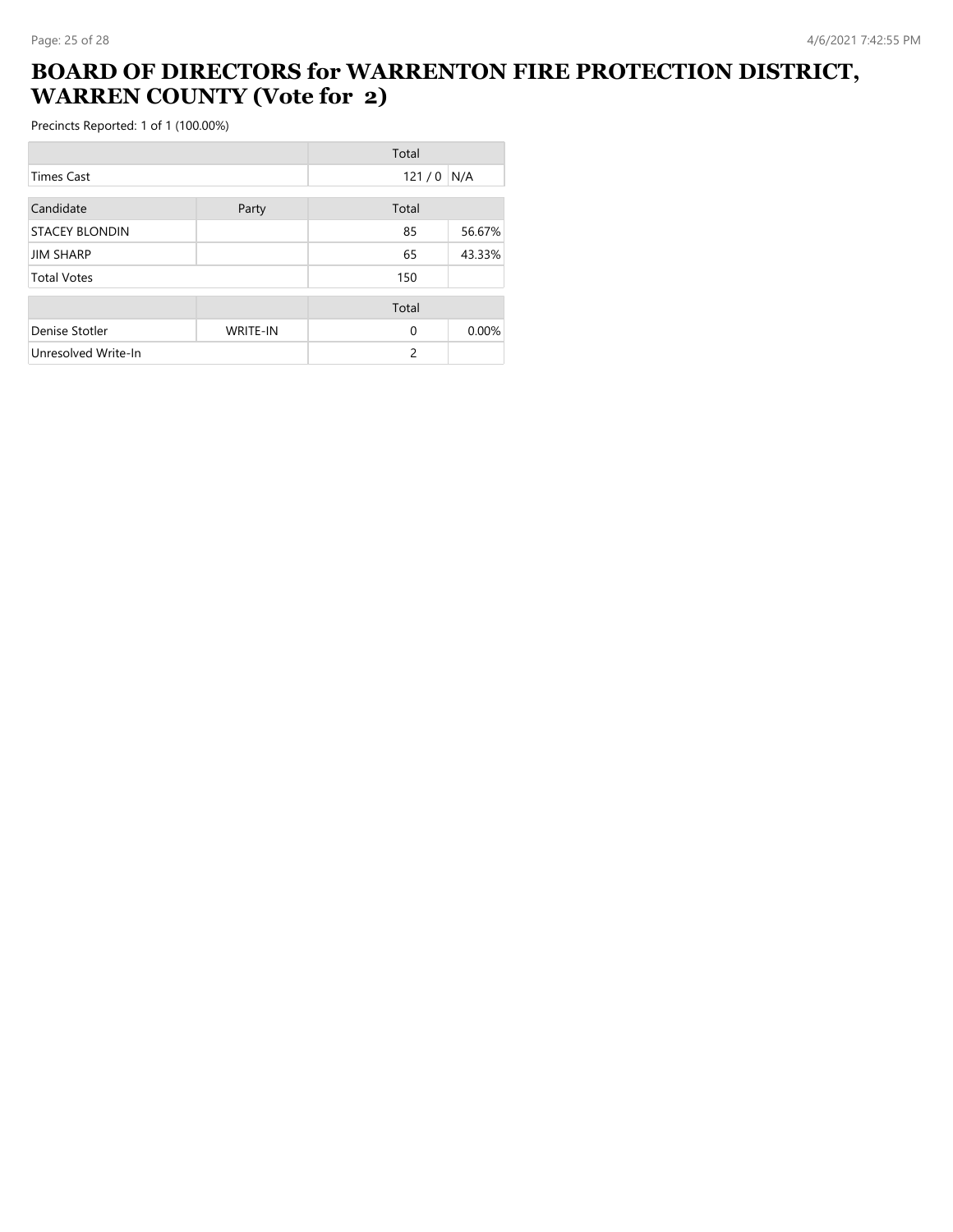#### **FIRE PROPOSITION for JONESBURG-HIGH HILL FIRE PROTECTION DISTRICT, WARREN COUNTY (Vote for 1)**

|                     |       | Total |        |
|---------------------|-------|-------|--------|
| <b>Times Cast</b>   |       | 4/0   | N/A    |
| Candidate           | Party | Total |        |
| <b>YES</b>          |       | 3     | 75.00% |
| <b>NO</b>           |       | 1     | 25.00% |
| <b>Total Votes</b>  |       | 4     |        |
|                     |       | Total |        |
| Unresolved Write-In |       | 0     |        |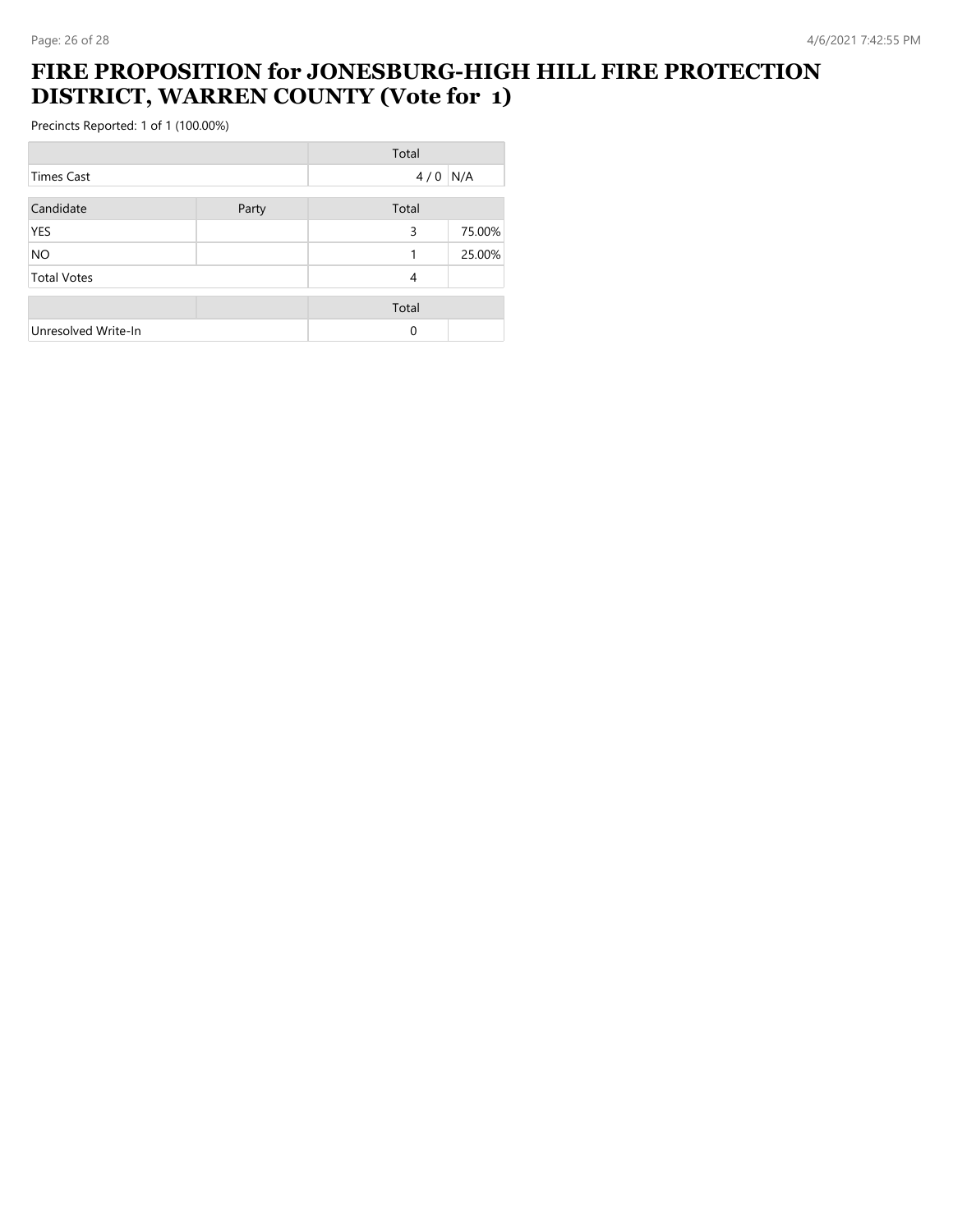## **FIRE PROPOSITION for WARRENTON FIRE PROTECTION DISTRICT, WARREN COUNTY (Vote for 1)**

|                     |       | Total       |        |
|---------------------|-------|-------------|--------|
| Times Cast          |       | $121/0$ N/A |        |
| Candidate           | Party | Total       |        |
| YES                 |       | 51          | 42.15% |
| <b>NO</b>           |       | 70          | 57.85% |
| <b>Total Votes</b>  |       | 121         |        |
|                     |       | Total       |        |
| Unresolved Write-In |       | $\Omega$    |        |